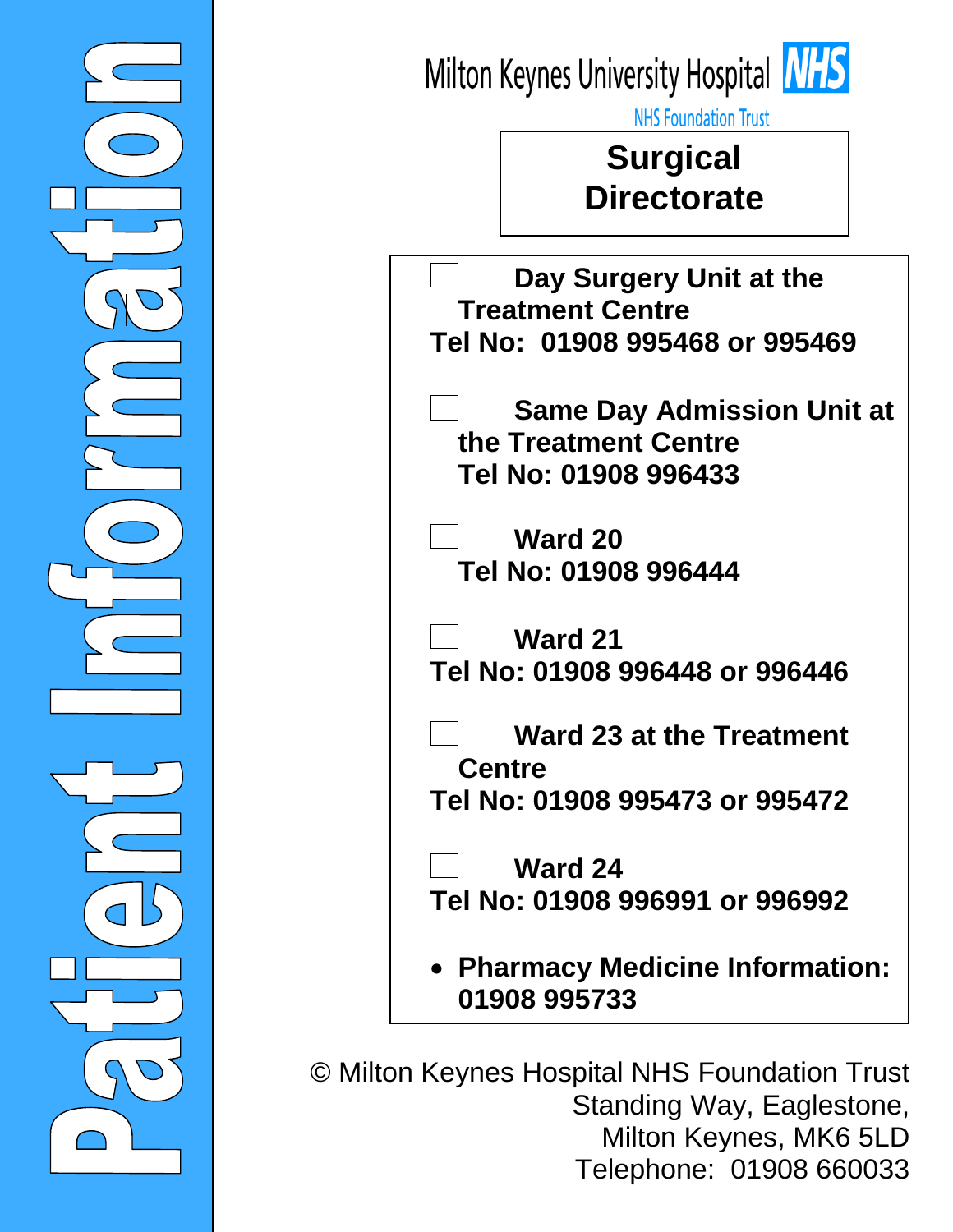#### **Contents**

| Local and General Anaesthetics  11          |
|---------------------------------------------|
|                                             |
|                                             |
| On the Ward/Same Day Admission  15          |
|                                             |
| Visiting for Ward 20, 21, 23 and 24 only 23 |
|                                             |
|                                             |
| General Anaesthetic Information 27          |
|                                             |
|                                             |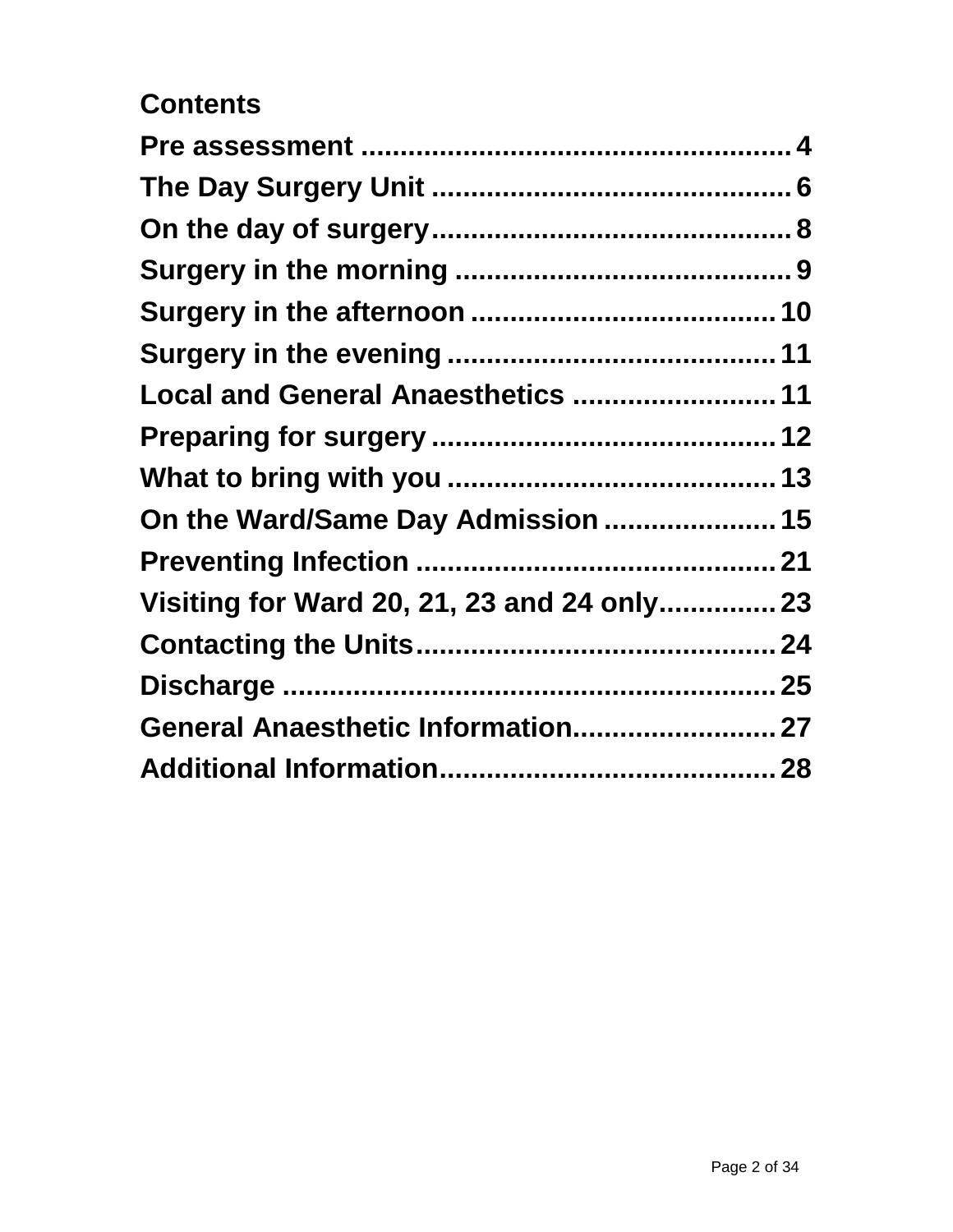This booklet has been written to provide you with information regarding your hospital stay in the elective surgery wards. It will explain about your pre assessment, the ward you are allocated to and essential discharge information. If you require support or advice in any way please ask.

#### **The Clinical Surgical Units are responsible for allocating you the time and date for surgery.**

01908 997004 - General surgery, Colorectal, Breast, Urology 01908 997005 - Gynaecology

01908 997006 - Trauma and Orthopaedics

01908 997001 – Head & Neck, oral surgery, ophthalmology, Ear Nose & Throat

**Your pre-assessment nurse will complete this section so you know what action you must now take by ticking the boxes below:**

**No blood/ tests are required at all.**

**All tests were completed during your Pre-assessment and these results (if normal) will be suitable for your date of surgery.**

**The tests that were taken today are only valid for: ……..days/weeks/months. Please follow the instructions below.**

**You have/ do not have a date for surgery but still require tests to be done. Please make an appointment at least a week in advance for tests, when you have been given a date for your operation.**

**To book an appointment for all blood/tests call Treatment Centre Reception: 01908 995452 Failure to have blood/tests performed may result in your surgery being cancelled.**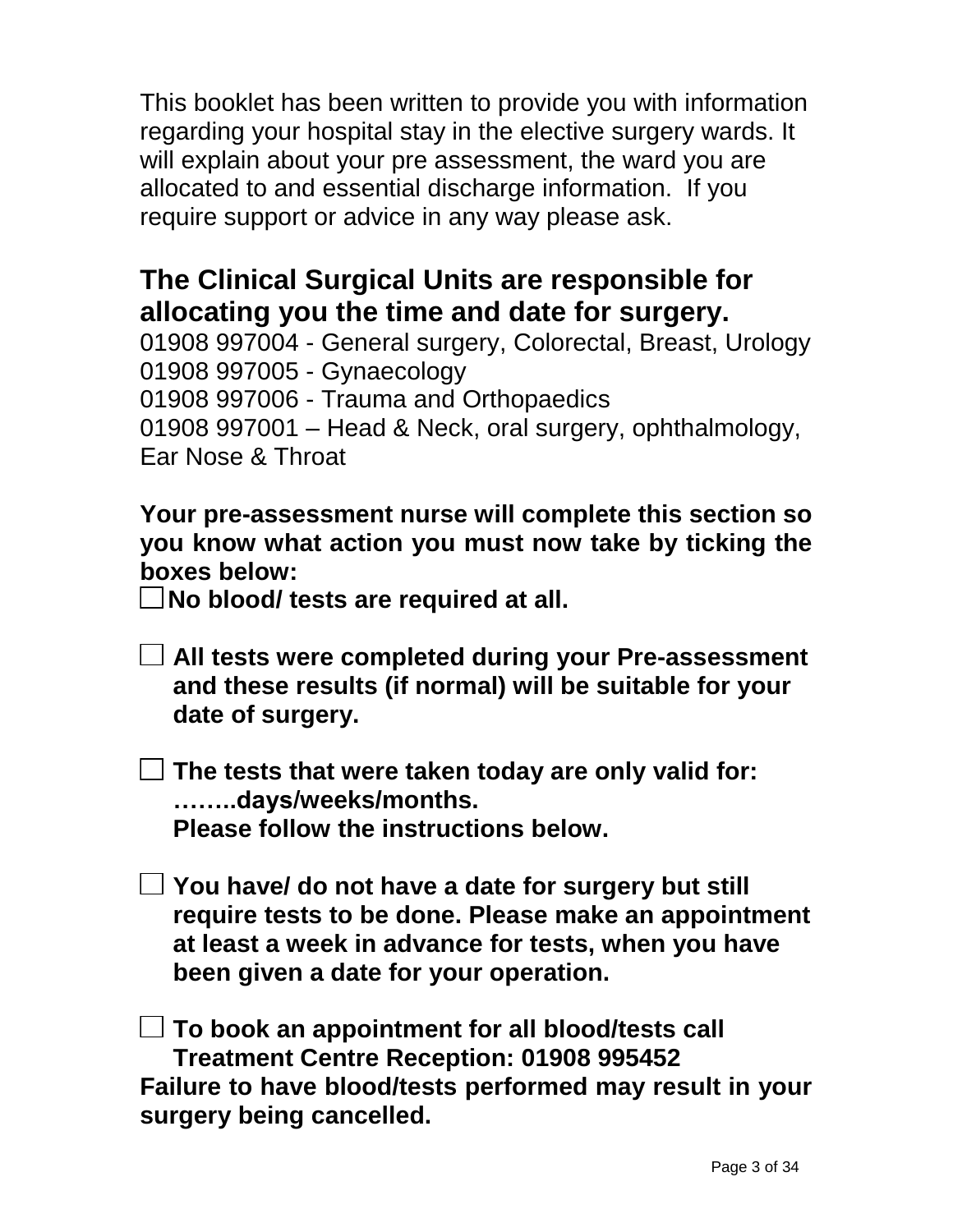# <span id="page-3-0"></span>**Pre assessment**

All patients who are having elective (planned) surgery under a general anaesthetic will be either seen immediately once listed for surgery or booked to attend an appointment at the Treatment Centre. From this assessment we will decide if you are fit for an anaesthetic and your operation. You may receive MRSA screening as part of your pre-assessment, via a nasal swab. The results will be checked and patients will only be informed if the swab results are positive and treatment is required. If you know that you have been a carrier of MRSA please inform the pre assessment nurse.

#### **The pre assessment nurse will inform you of the following:**

- If you are fit for the operation and anaesthetic.
- Whether you will go through the Same Day Admissions (SDAU) or if you will report directly to the ward.
- If you are suitable to come in on the day of your operation, or if necessary a day or so before your operation because of medical reasons.
- The starving guidelines that you need to follow.

#### **It is important that you bring the following information to your pre assessment:**

 All home, work and mobile numbers for yourself and 2 people that you state as your next of kin.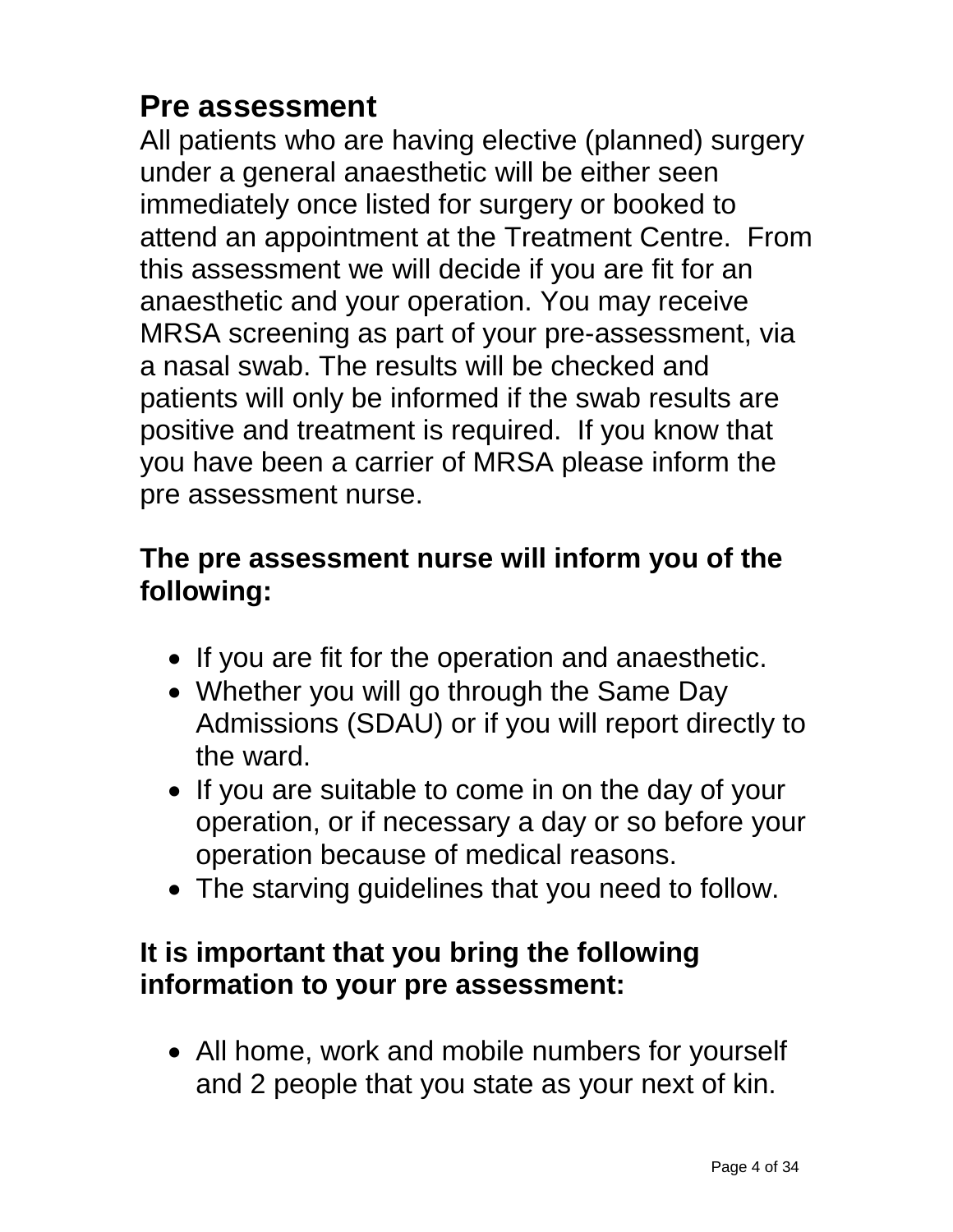- All prescribed medication and any herbal preparations. (inhalers, creams)
- A note of anything you are allergic to e.g. medication, latex, metal and food.
- Inform us if you use any special equipment or services at home.

**After your pre assessment it is important that you contact the clinical surgical unit or your pre assessment nurse if anything changes after your assessment and prior to your surgery, such as:**

- If you change your mind.
- If you visit your GP for a new problem.
- If your GP starts, stops or changes your medication.
- If you are taken into hospital for any reason.
- If, when you have a date for surgery, you are unwell with a cold, high temperature, or chest infection.

### **What if the pre assessment nurse finds something wrong?**

Depending on the reason, it could be that your blood pressure is too high. The nurse may delay your surgery, or you may be asked to either visit your GP or an Anaesthetic assessment will be organised. We may have to remove you from the waiting list if you are not fit for surgery. Once the problem has been resolved you may then be recalled for another preassessment.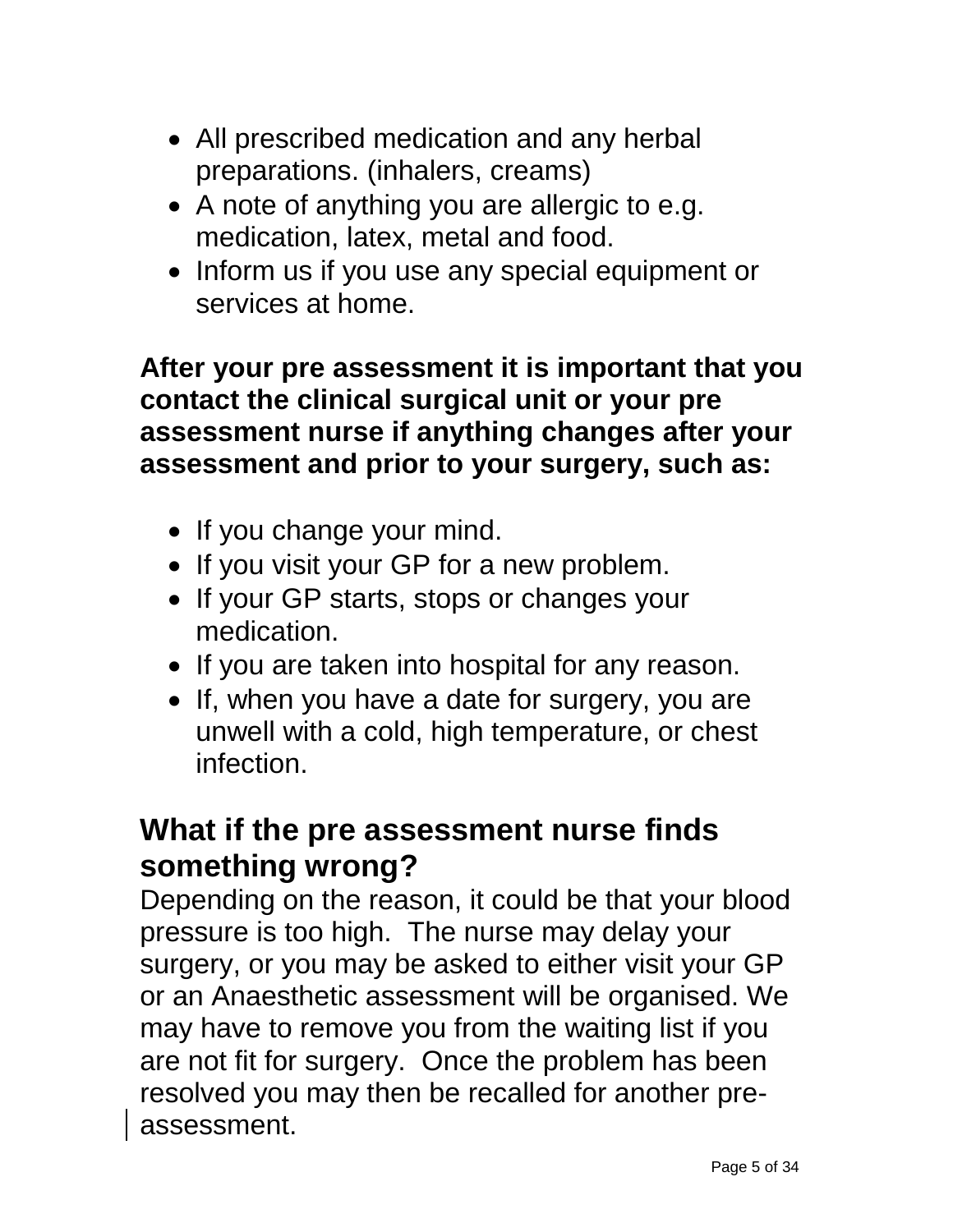The **Day Surgery Unit and Same Day Admission Unit are** located within the **Treatment Centre. The main doors to the Treatment Centre do not open automatically until 7am.**

You may be told, before you are admitted what ward you will be going to after your surgery. Units are Nurse led and look after both male and female patients. Ward 20 and Ward 21 is located in the main hospital, Ward 23 in the Treatment Centre and Ward 24 is located outside of the Treatment Centre.

### <span id="page-5-0"></span>**The Day Surgery Unit**

The **Day Surgery Unit** admits, treats and discharges patients within one working day. In the **Day Surgery Unit (DSU)** you will usually stay for part of the day or all day, this means you are a **'day case'.**

On the Day surgery unit the nurses will look after you during your stay and will contact your relatives when you are fit enough to go home. We ask that relatives do not come to the hospital until contacted by a member of staff.

# **The Same Day Admission Unit**

The Same Day Admission Unit admits patients who are staying in hospital for longer than a day. There are trolleys and chairs, along with a change and wait area.

**Visitors can accompany you to SDAU until you are taken to your waiting area. Due to limited space/privacy visitors will then be asked to leave.**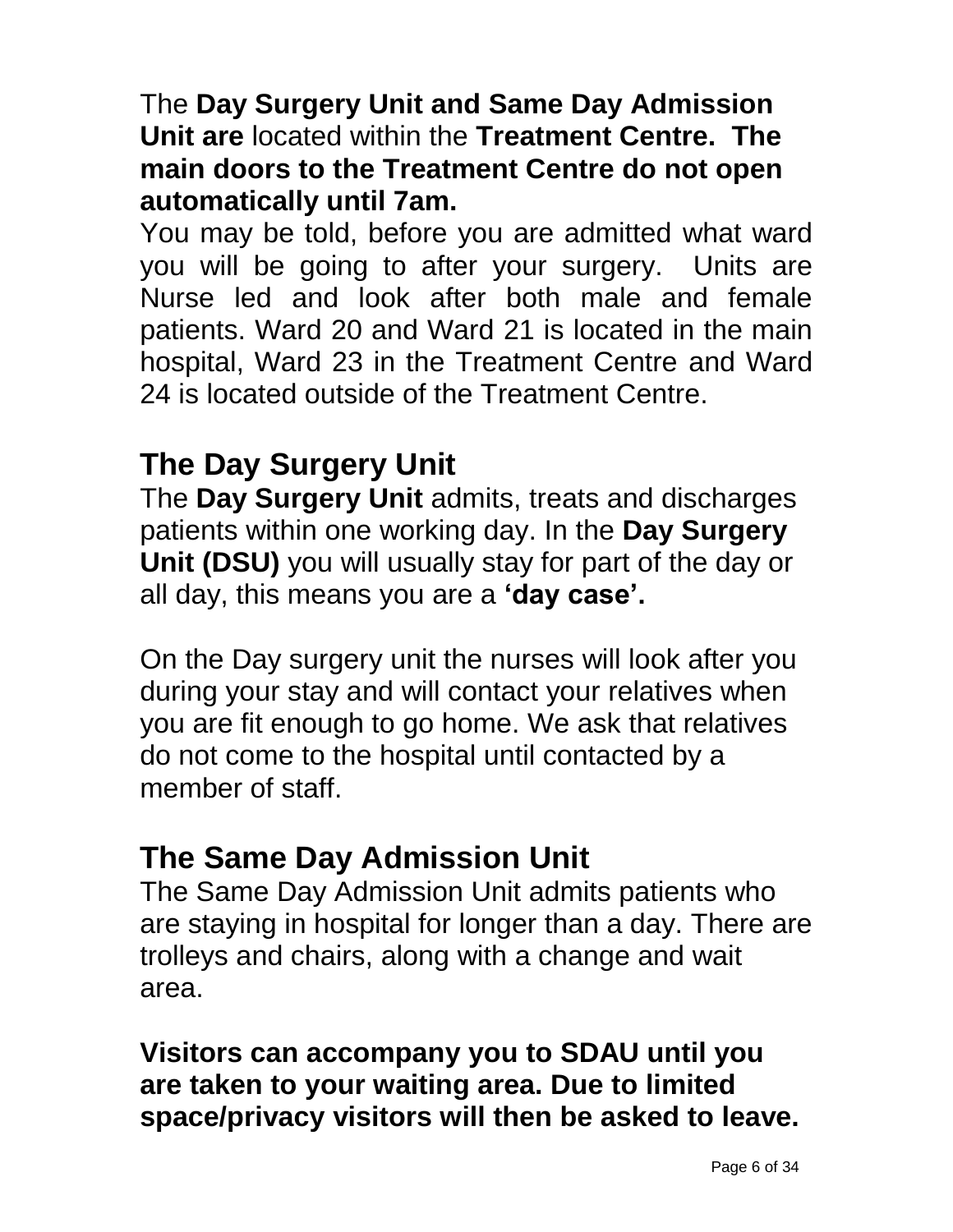#### **Please keep your property to a minimum for example a small bag (similar to an onboard flight bag). Items can be brought in at a later time.**

If you have any questions about your surgery please ensure you ask at this time.

Whilst you are in theatre your property will be taken to the appropriate ward and stored in a secure facility. Once you have had your operation you will go to the ward that will look after you for the remainder of your stay.

#### **Ward 20, Ward 21, Ward 23 and Ward 24**

The length of stay for patients on both wards can vary from 1 – 5 days depending on the type of surgery and the patients post operative recovery. Your estimated discharge date should be discussed and agreed when you arrive on the ward.

If you stay for only one night and are well enough, you will be allowed to **go home the following morning** usually about **7.30am – 8.00am.**

Some procedures do require a longer stay in hospital and you should have been informed about this.

#### **Visiting times are 2 – 8pm**

#### **Please ask your relatives to contact the nurse in charge if they wish to visit outside of these hours.**

If you have a concern during your stay in hospital then please raise it with the nursing staff in your unit at the time or ask to speak to the Senior Sister or Matron covering the area.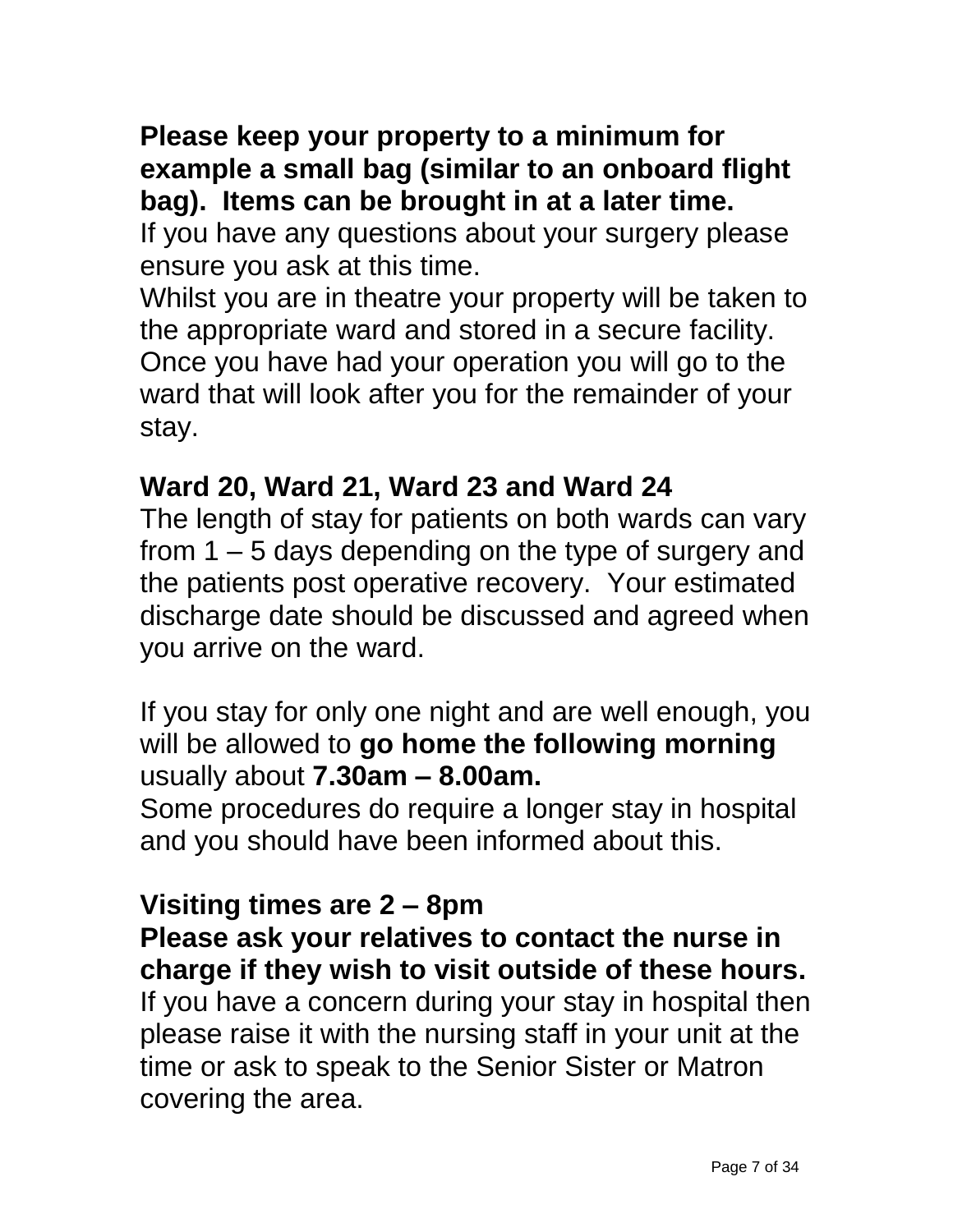# <span id="page-7-0"></span>**On the day of surgery**

If you are having a **general anaesthetic** you will be either having your surgery in the morning, afternoon or evening. **It is important that you follow the instructions carefully or it will not be possible to carry out** your treatment and **your operation will be cancelled.** 

You may be booked onto an all day theatre list**,** which means you will arrive in the morning and may not go to theatre until the afternoon. Your anaesthetist will inform the nursing team if you are able to have a drink on the ward, due to the timing of your operation and a drink will be provided. It is essential that you are fully informed so if you have any questions please feel free to ask the nursing or medical teams.

#### **Please arrive at the stated time on your letter.**

Please call the relevant Clinical Surgical Unit if you have any questions:

**01908 997004 - General surgery, Colorectal, Breast, Urology 01908 997005 – Gynae 01908 997006 - Trauma and Orthopaedics 01908 997001 - Head & Neck, oral surgery, ophthalmology, Ear Nose & Throat** 

**If you no longer wish to proceed with your operation, please let the hospital know as soon as possible.**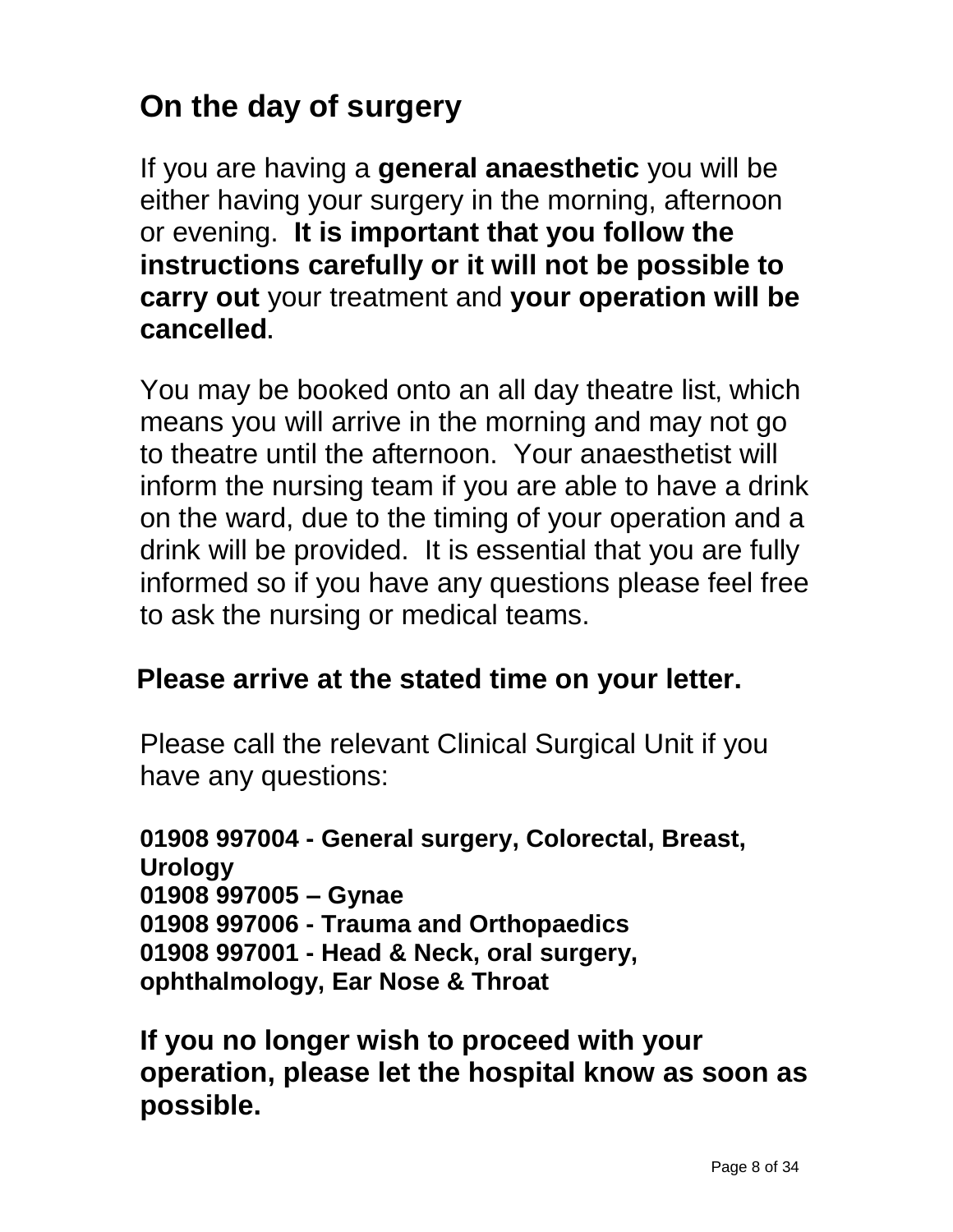# <span id="page-8-0"></span>**Surgery in the morning**

- If you are having **surgery in the morning** you will be requested to attend the **hospital at 07.15**
- **Food and any other drink (tea, coffee, milk, juice etc) can be taken until 02.30am**
- **You may drink water only from 02.30am**
- **At 06.00am please have a glass of water; please ensure you finish your glass of water by 06.30am.**
- **You must not** suck any sweets or chew gum.
- If you have DIABETES and you usually take tablets or insulin for diabetes **please do not take your morning dose.**
- Please bring ALL YOUR REGULAR MEDICINES with you in the original containers. This includes all over-the-counter medicines, herbal preparations, ointments, creams and inhalers. You will be provided with a pharmacy bag to bring your medicines in.
- **If you take any medication, the Pre-Assessment Nurse** will advise you of the medication that should be taken at home on the morning, of the day of your admission and operation.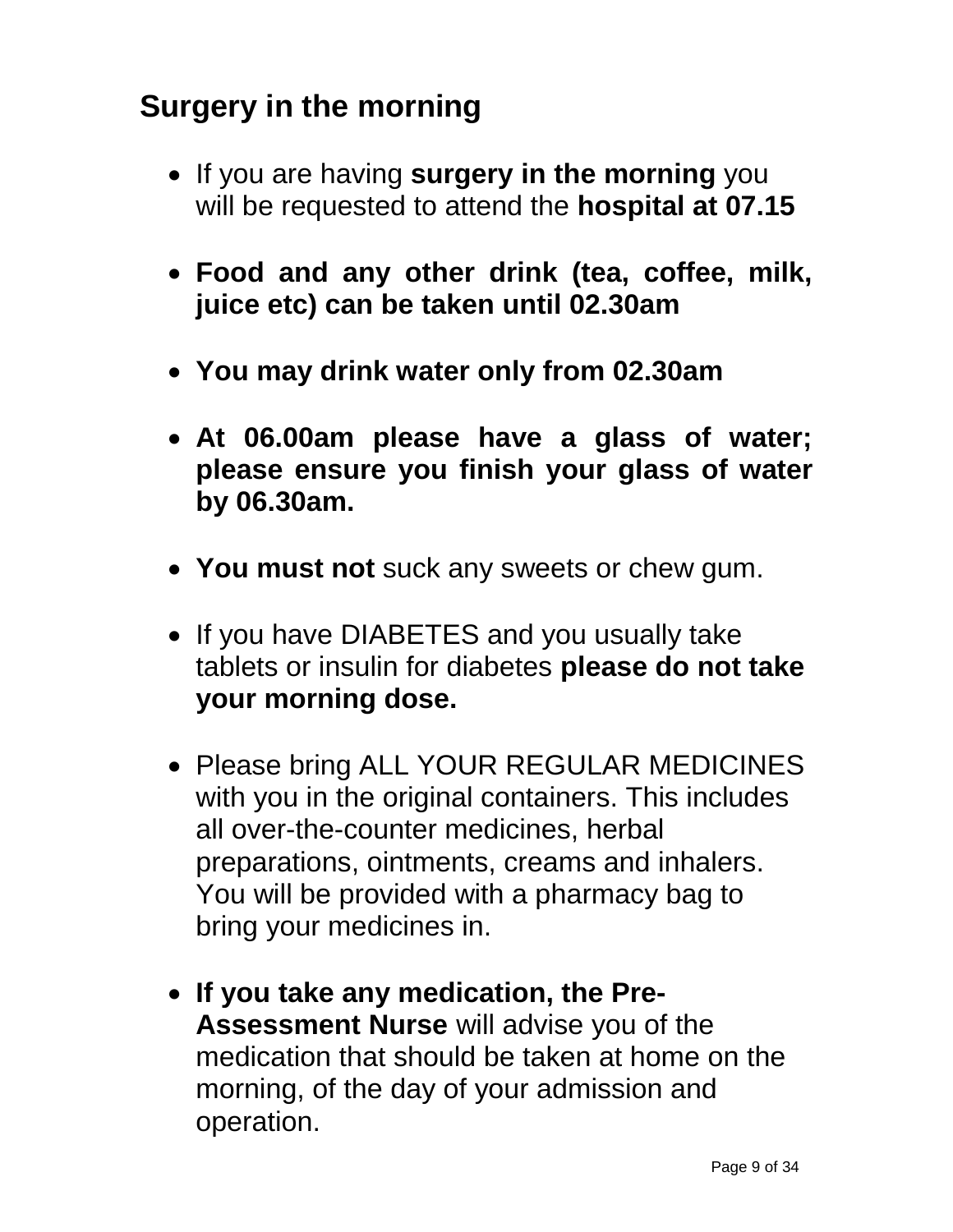# <span id="page-9-0"></span>**Surgery in the afternoon**

- If you are having **surgery in the afternoon** you will be requested to attend the **hospital at 11.45**
- You will be able to have a light, early breakfast before **7.30am** at home on the day of your admission and operation.

#### **For example**

- two slices of toast **or**
- $\triangleright$  a bowl of cereal
- $\triangleright$  along with a cup of tea or coffee or juice
- **Please make sure that once you have had your breakfast you do not eat anything.**
- **You may drink water only from 07.30.**
- **At 11.00am please have a glass of water; please ensure you finish your glass of water by 11.30am.**
- **You must not** suck any sweets or chew gum.
- Please bring ALL YOUR REGULAR MEDICINES with you in the original containers. This includes all over-the-counter medicines, herbal preparations, ointments, creams and inhalers. You will be provided with a pharmacy bag to bring your medicines in.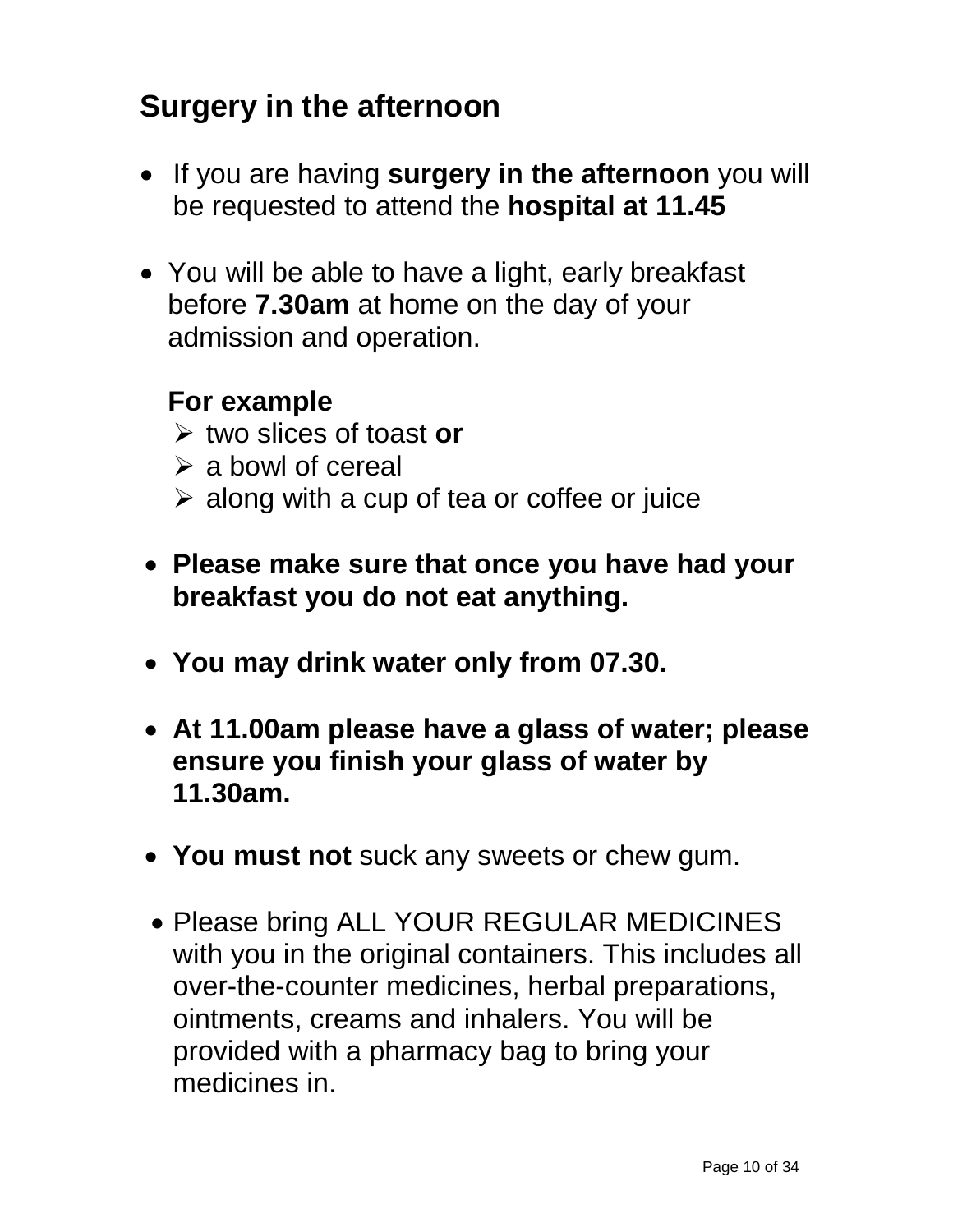# <span id="page-10-0"></span>**Surgery in the evening**

- If you are having **surgery in the evening** you will be requested to attend the **hospital at 2pm**
- **You must have no food or drink after 11am (except for water)**
- **At 12.30 midday please have a glass of water; please ensure you finish your glass of water by 1pm.**
- **You must not suck** any sweets or chew gum.
	- Please bring ALL YOUR REGULAR MEDICINES with you in the original containers. This includes all over-the-counter medicines, herbal preparations, ointments, creams and inhalers. You will be provided with a pharmacy bag to bring your medicines in.

### <span id="page-10-1"></span>**Local Anaesthetics**

If you are going to have a procedure which requires a **Local Anaesthetic – No Sedation** you can drink normally and have a light breakfast. Please also take your medication as normal.

### **General Anaesthetic You &Your Anaesthetic**

Instructions to access booklet electronically please follow the link:

http://www.mkhospital.nhs.uk/images/You\_and\_Your\_Anaesthetic.pdf

Alternatively, follow the steps:

- 1. Go to: [http://www.mkhospital.nhs.uk](http://www.mkhospital.nhs.uk/)
- 2. Click on "visiting the hospital"
- 3. Click on "departmental directory"
- 4. Click on "Anaesthetics"
- 5. Click on "You and Your Anaesthetic"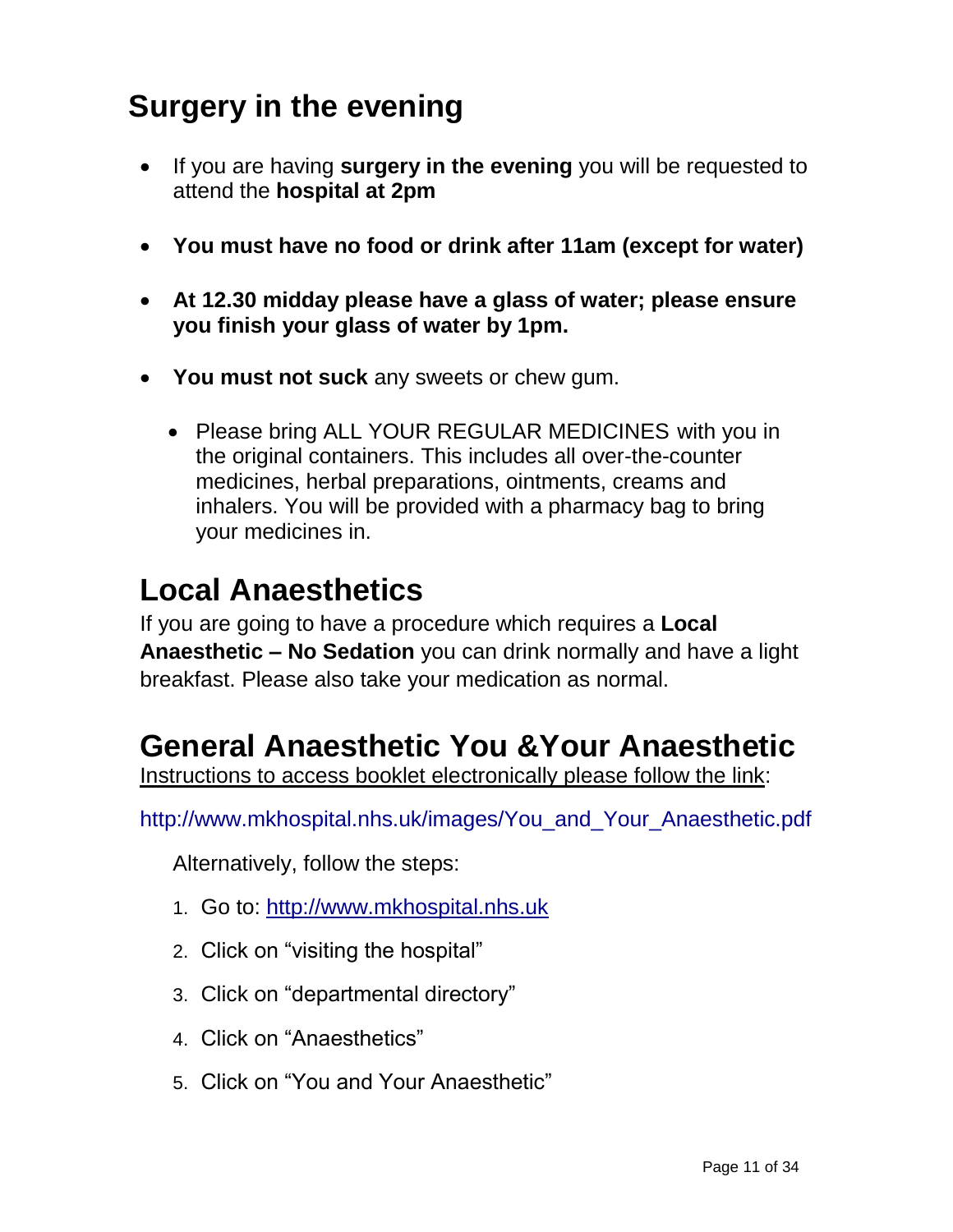# <span id="page-11-0"></span>**Preparing for surgery**

- If you smoke it is important that you **do not smoke for 48 hours before your anaesthetic.**
- Do not drink alcohol or take any recreational drugs **for at least 48 hours before your anaesthetic.**
- **Please remove** any body piercing, make up, acrylic nails, nail polish from fingers or toes before coming into the Treatment Centre for your operation /procedure.

### **Arriving, being collected, friends and relatives**

- Adult patients as a day case for the Day surgery Unit will be booked in at Reception and your family, carer or friends will be asked to return at a later time of the day to collect you. **On collection we may ask that you use the phone on the Treatment Centre reception to call the unit to inform them that you have arrived.**
- Parents/Guardians will be able to stay with their child on the unit. A parent may also accompany their child to the anaesthetic room if they wish.
- **Please note that if you are booked for an Ear, Nose and Throat procedure on Ward 21 or Ward 23 and your stay in hospital falls over a weekend you will be transferred to Northampton Hospital on Friday.**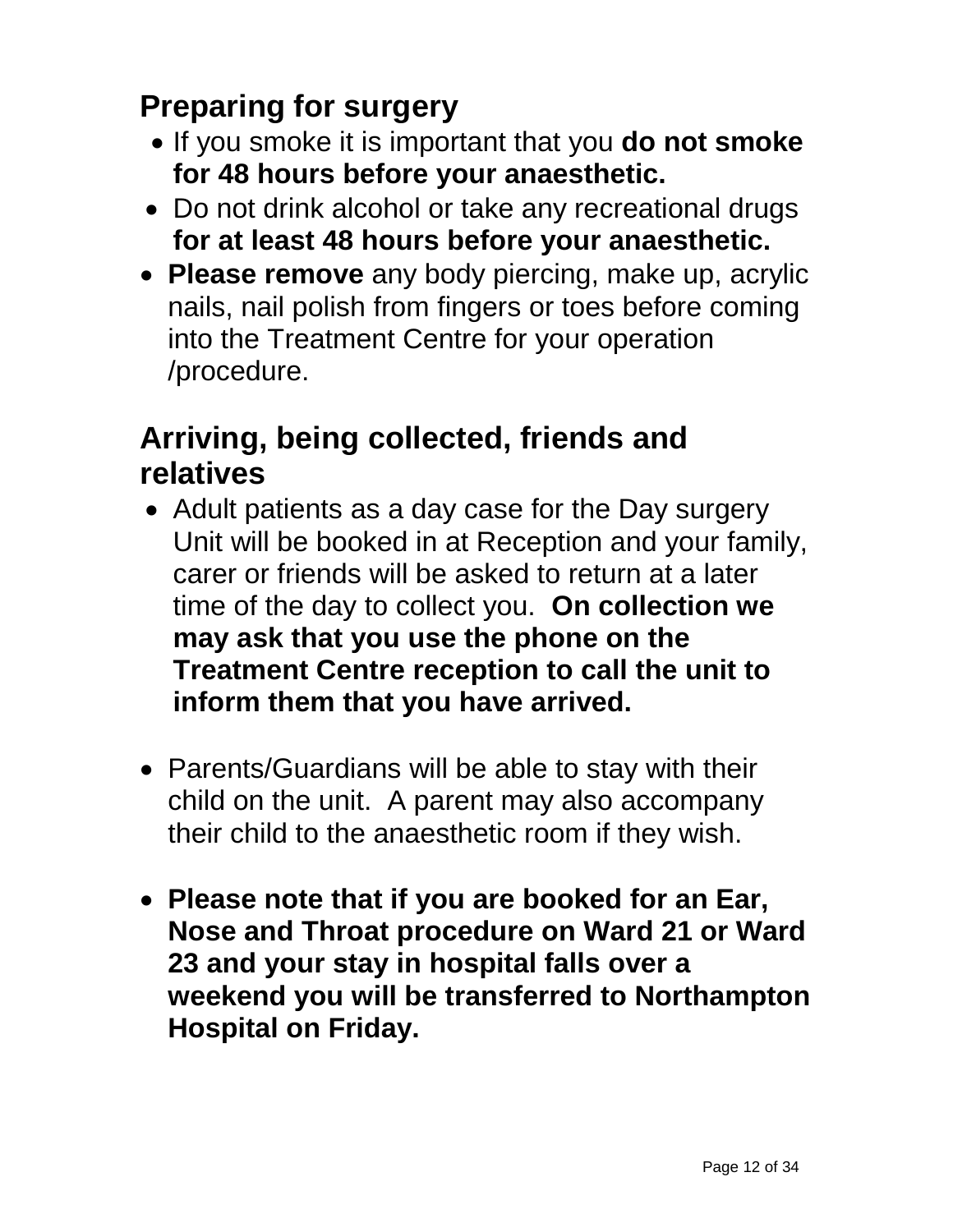## <span id="page-12-0"></span>**What to bring with you**

- Loose, comfortable night and day wear, we encourage patients to get dressed 1<sup>st</sup> day post operation – bring in underwear.
- Dressing gown and socks.
- For comfort health and safety reasons you should have a pair of flat supportive shoes. Slippers should also be fully enclosed. (Not open backed mules).



- Toiletries: soap, shampoo, toothbrush/paste, 2 flannels, towels, hand wipes.
- Comb/brush/shaving equipment
- Books/ Magazine
- Loose change. Please bring enough with you if you wish to use the Hospicom TV. A newspaper trolley will visit the ward daily, selling magazines, snacks and other sundries.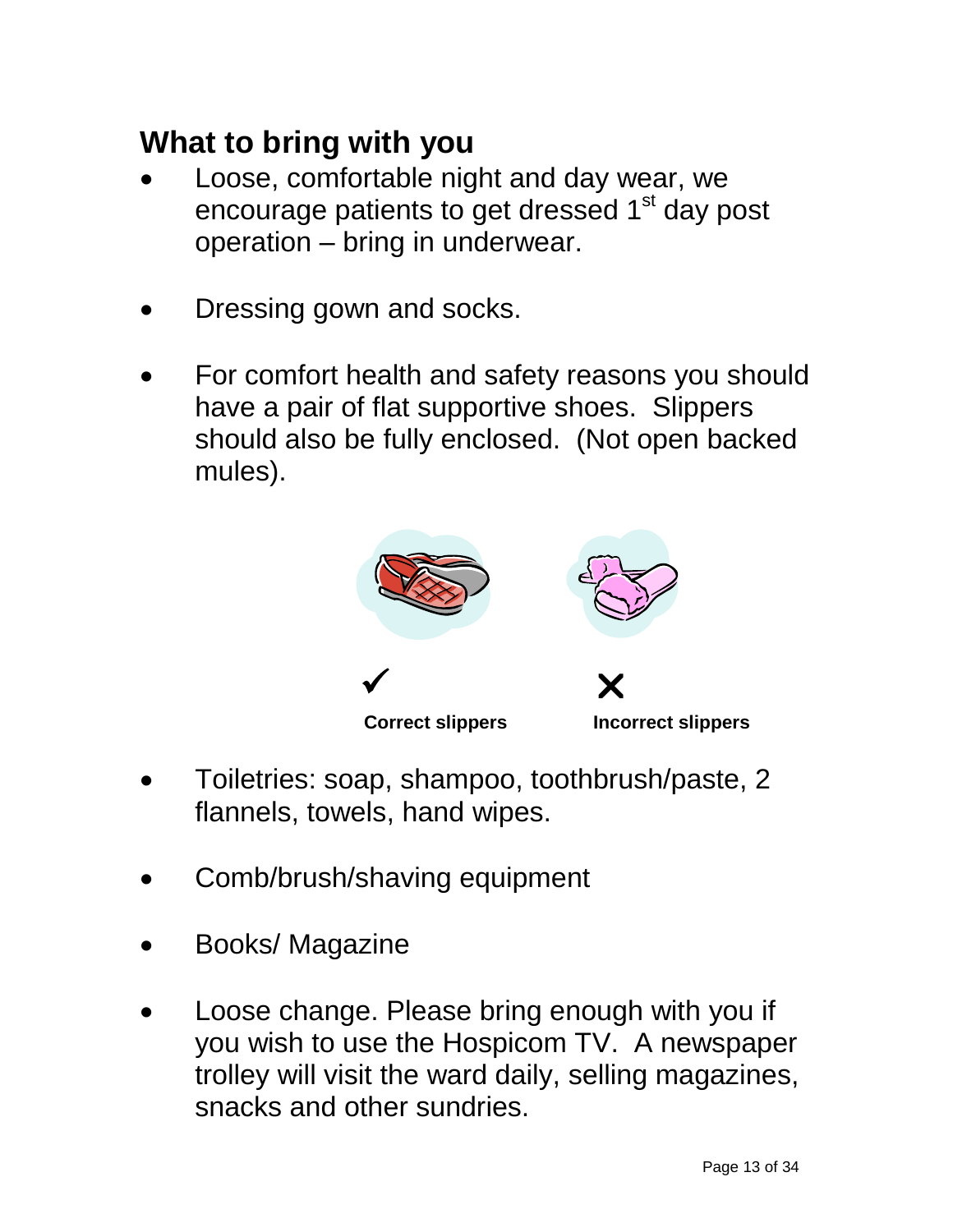It is important that you bring with you the following items if you normally use them at home.

- All medication in correct containers for your complete stay in hospital – please inform nursing staff on the ward that you have brought them in (Green bag available at pre assessment)
- All advice leaflets
- Inhalers/sprays
- Glucometer (diabetic patients)
- Anti-coagulant therapy yellow book
- Hearing aid/spectacles
- Denture pot/denture cleaner
- Mobility aids (sticks etc)
- Other aids (CPAP machine)

### **Please do not bring with you:**

- Valuables/ large amounts of money
- Credit Cards
- Pension Books
- Jewellery
- Electrical Equipment this needs to be checked by the hospital prior to use.

#### **The Trust cannot be held responsible for your valuables.**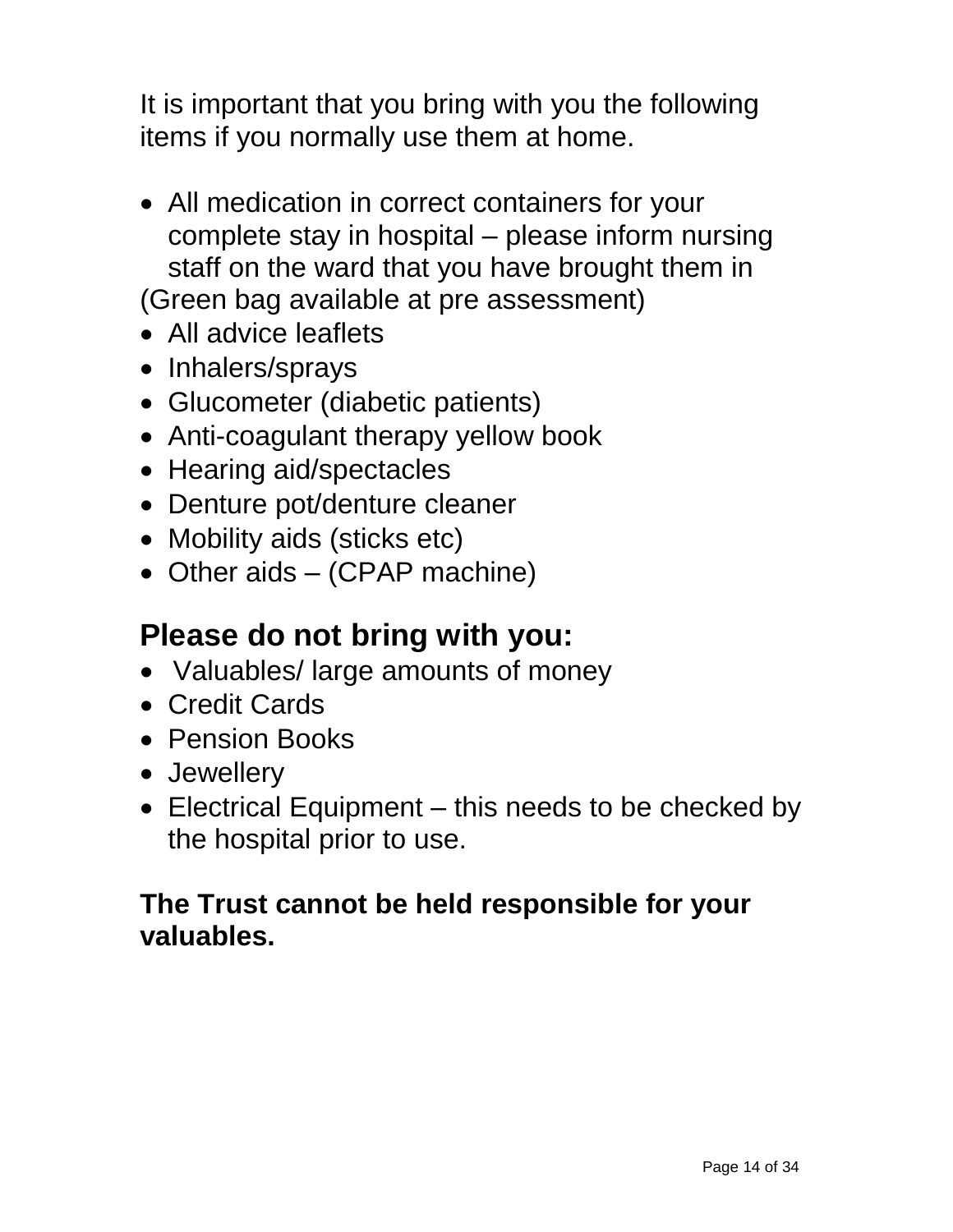# <span id="page-14-0"></span>**On the Ward/Same Day Admission**

- The nursing staff will settle you into the ward environment and inform you of the ward routine.
- The nursing staff will discuss with you any special equipment used normally at home and any extra help you may require on discharge
- The **surgeon** and **anaesthetist** may **visit you before your operation**
- All your details will be checked thoroughly, this may mean different people may ask you the same questions
- Please feel that you can **ask questions to understand all you need to know** at any time during your stay in hospital
- You may be measured for and given a pair of compression/anti-embolic stockings (AES), which are of benefit in reducing blood clot formation in your legs after surgery**.**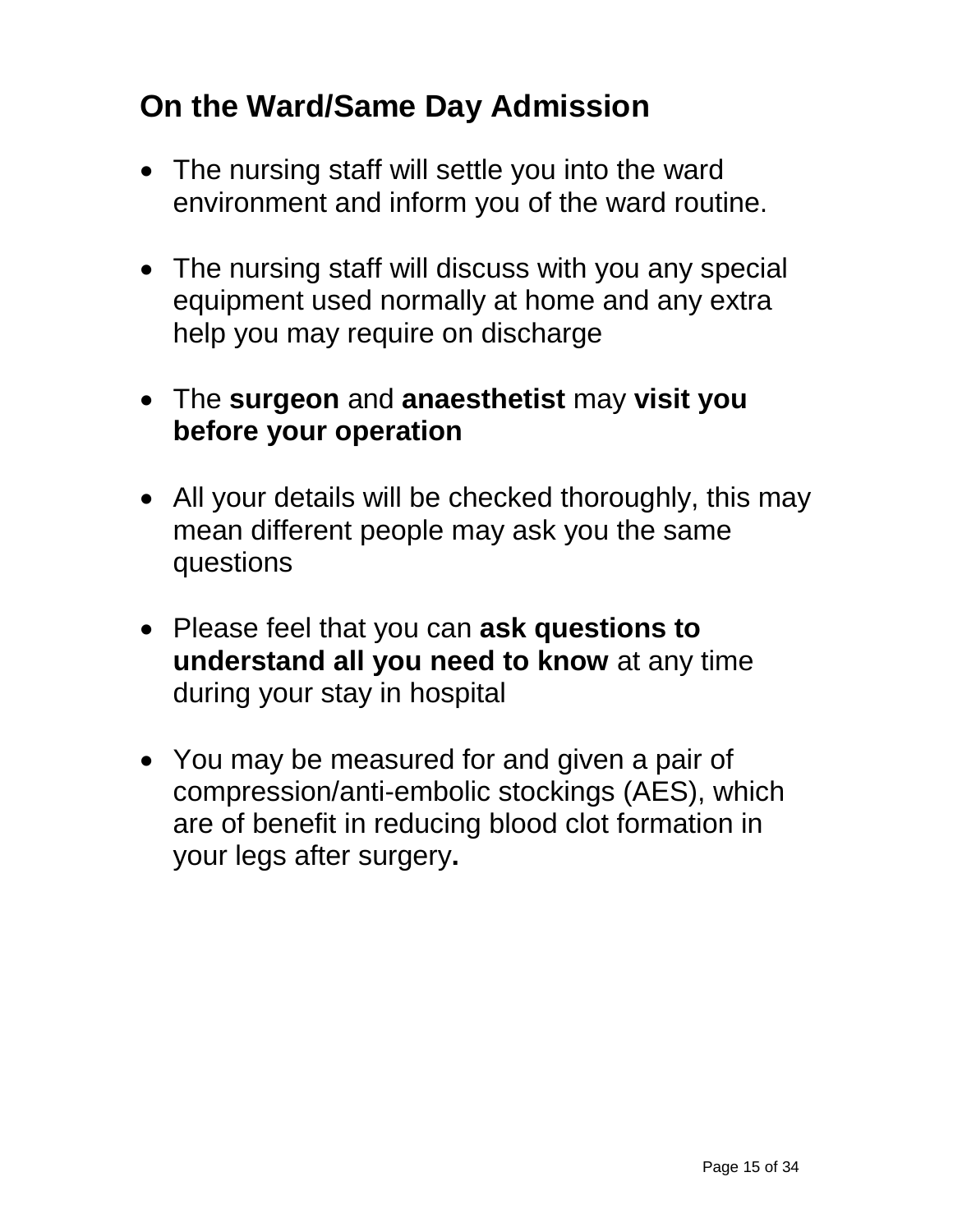#### **What is Deep Vein Thrombosis (DVT) and Pulmonary Embolism (PE)?**

Your blood flows through your body in blood vessels called veins and arteries. If there is damage to these vessels, for example if you cut yourself, the blood usually forms a plug or 'clot' to stop any bleeding. However sometimes the blood's clotting mechanism goes wrong and can form a blood clot in the veins. When this happens the clot is called a 'thrombus'. If the clot is deep inside one of the veins it is called a Deep Vein Thrombosis (DVT). A DVT is more likely to happen if you are unwell and inactive or more inactive than usual.

Sometimes a clot can become loose and travel through the blood stream to your lungs. This is called a Pulmonary Embolism (PE) and can potentially be fatal.

As you are in hospital and likely to be less mobile than usually due to your illness or an operation you may be at more risk of having a DVT. To reduce the risk of this you will be assessed to see if you are more likely than normal to get a DVT.

It is also important that we know all the medicines that you are taking.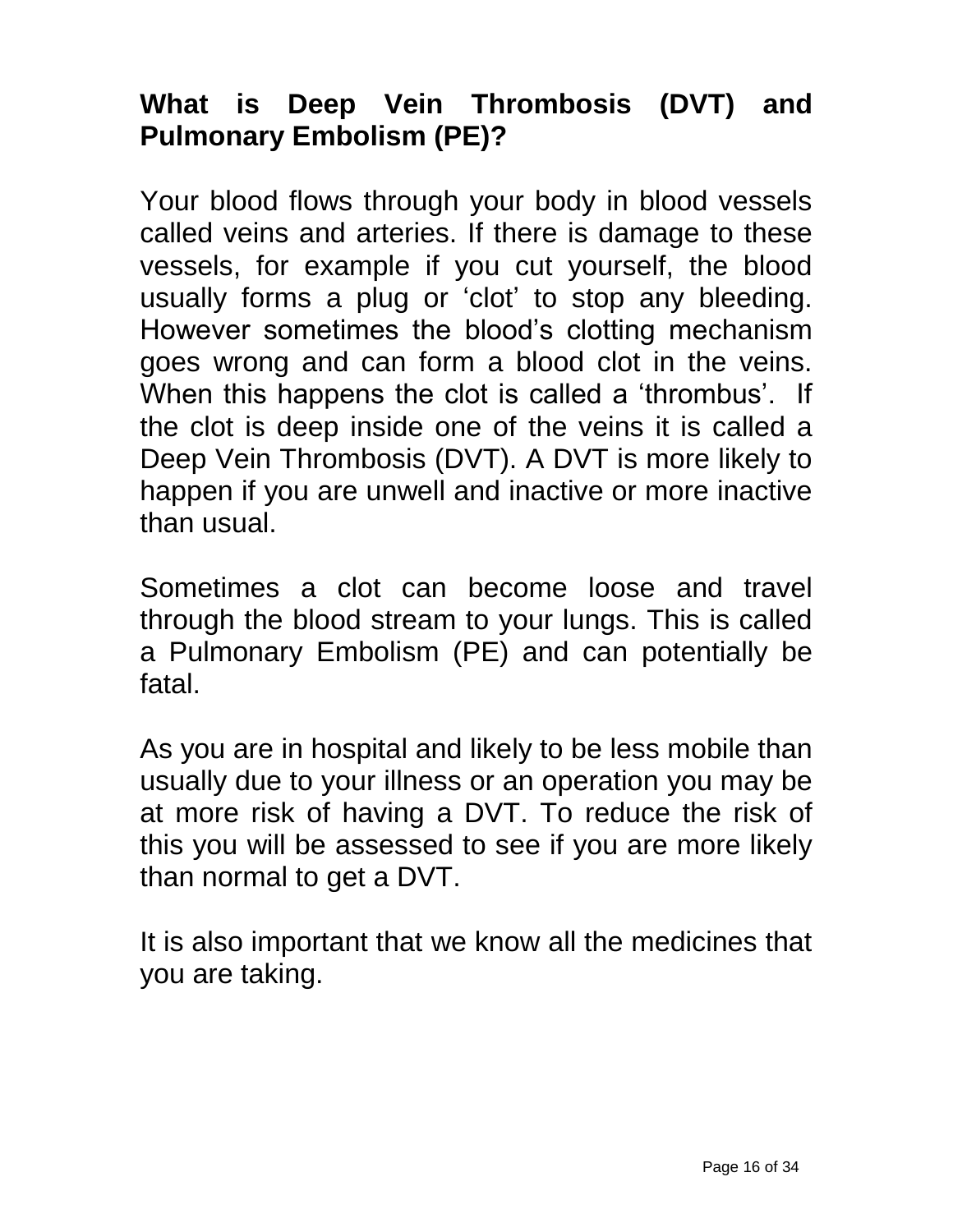#### **What are the signs of DVT and PE?**

- Pain or swelling in your leg
- The skin on your leg feels hot or discoloured (red, purple or blue), other than bruising around the area if you have had an operation
- The veins near the surface of your legs appear larger than normal or you notice them more
- You become short of breath
- You feel pain in your chest or upper back
- You cough up blood

#### **What we do to reduce the risk of DVT**

If you are at risk you may be given on of the following to reduce the risk of you developing a DVT:

- Anti-embolism stockings. These are tight stockings which squeeze your feet and lower legs and thighs helping your blood to circulate around your legs more quickly. You may not be offered these if you have recently had a stroke, or if you have problems with the veins in your legs
- A medicine called an anti-coagulant which thins the blood and helps prevent clots from forming.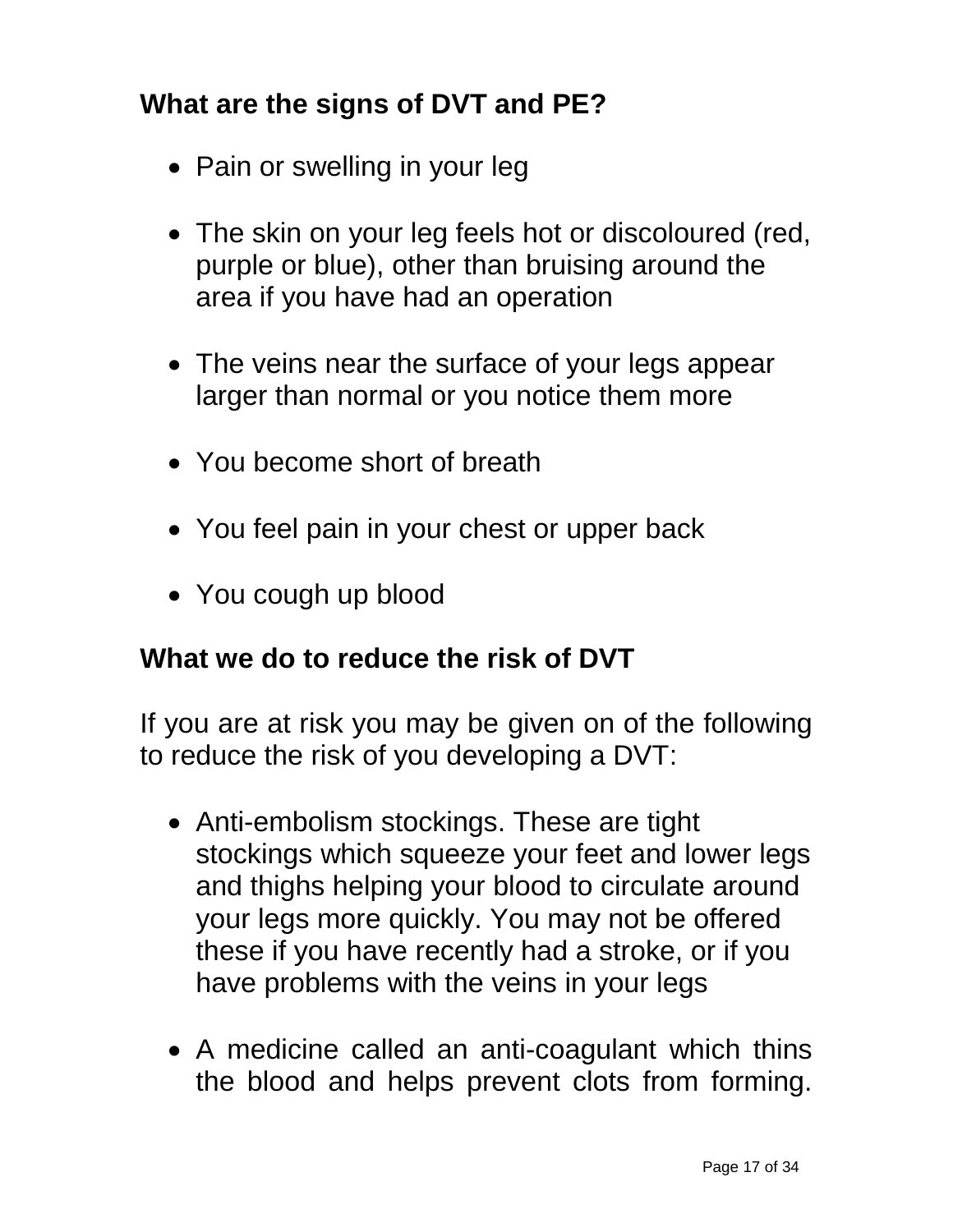This may be an injection just under the skin or a tablet.

 We will encourage you to mobilise as soon as you are able and assist you in doing so.

The staff should discuss the benefits and any risks with these treatments, but please ask the staff looking after you if you have any questions.

#### **When you go home**

Before you go home you should make sure that you know what to do to reduce the risk of a DVT developing.

If you develop any of the symptoms described please seek immediate medical advice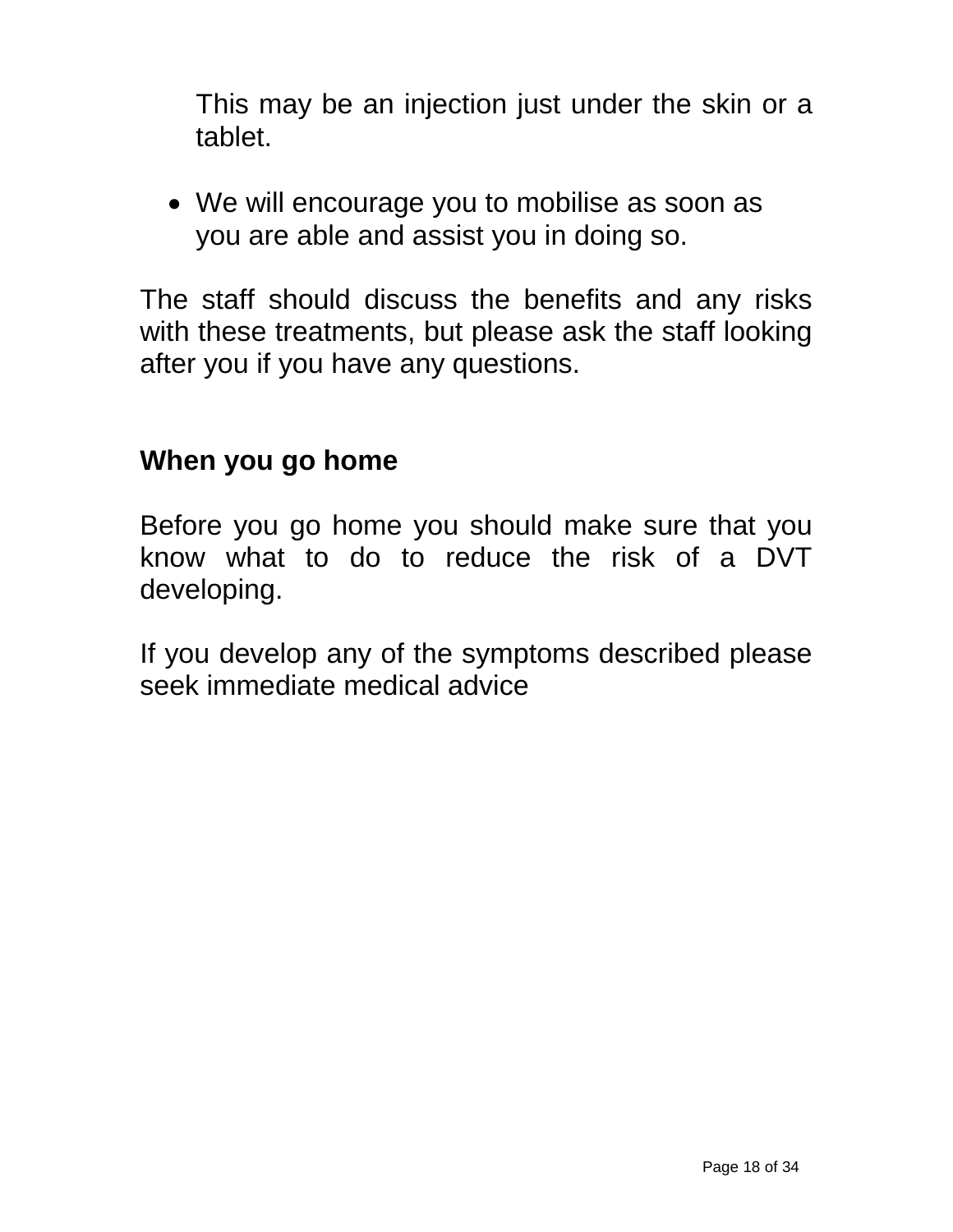**If you have a concern** during your stay in hospital then **please tell the nursing staff at the time** or ask to speak the Senior Sister or Matron.

**During your stay in hospital** you will be encouraged to be as independent as possible. This means that you will be expected to do as much for yourself as you can e.g. washing, dressing and walking to the toilet.

For your safety, the first time that you get out of bed after surgery you need to be accompanied, please call the nursing team by using your call bell.

You will be expected to sit out of bed when you are well enough rather than staying in bed.

You will be encouraged to get into your day clothes rather than spending all day in your nightwear. This usually makes you feel better in yourself and helps you stay independent.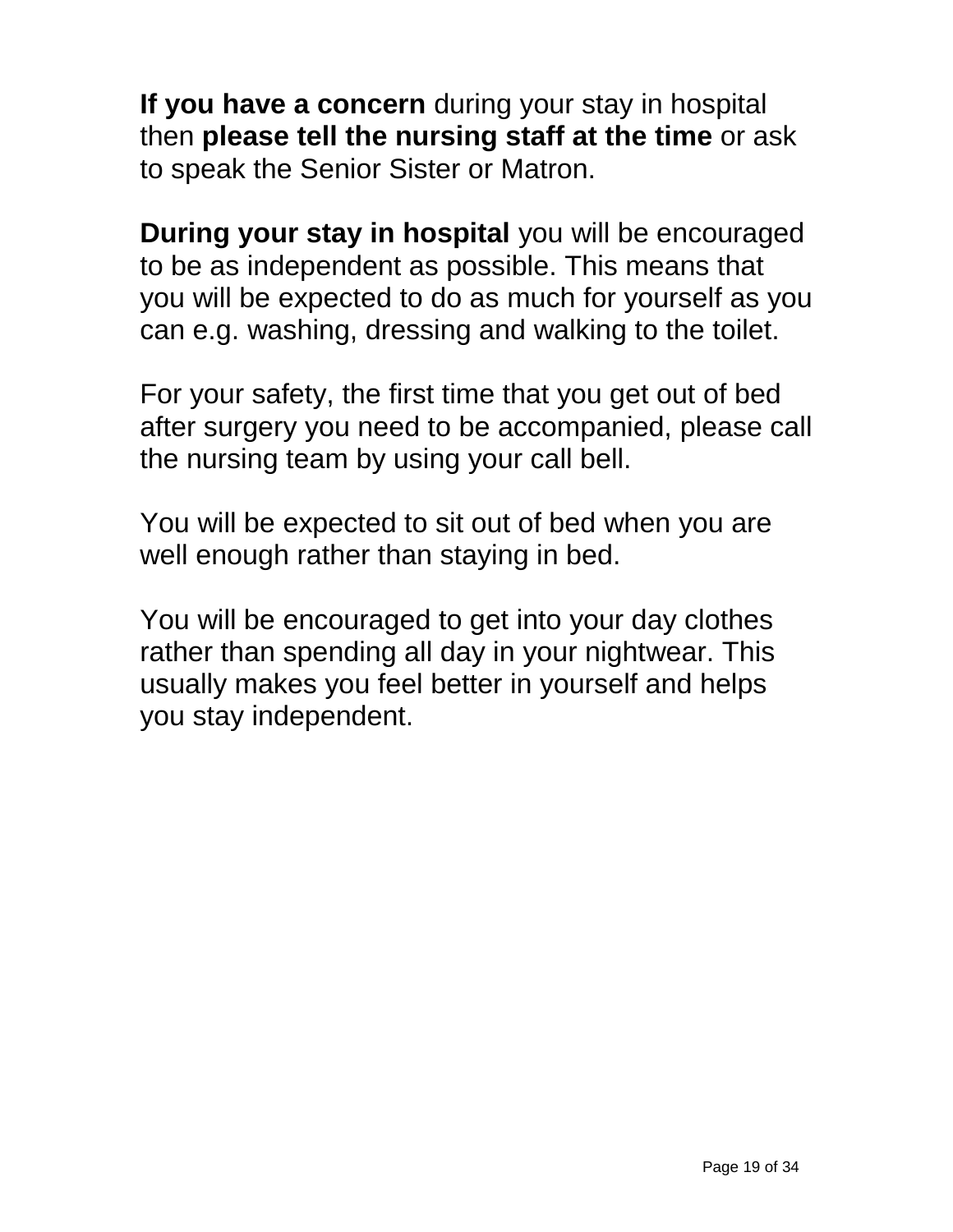# **Pressure Ulcer prevention**

Pressure Ulcers are localised areas of damage to skin or underlying tissue and can occur to areas of the body subject to pressure. Bony areas are at greater risk and these include head, shoulder, elbows, base of spine, bottom, knees, heels and toes.

Whilst nurses will assess you, we ask that patients assist by:

- Changing position regularly to allow adequate circulation of blood to your pressure areas
- Early mobilisation post operatively
- Assist with effective skin care, e.g keeping skin clean and dry
- Maintaining hydration and diet post operatively
- Report any redness seen and discomfort felt to the nurse

Nursing staff may assess areas on your body which are prone to pressure damage. You will be encouraged to change your position frequently. If you are unable to move independently assistance is always available. For patients who are at risk, staff may also implement aids/equipment to prevent damage. i.e. Cushions, special mattress.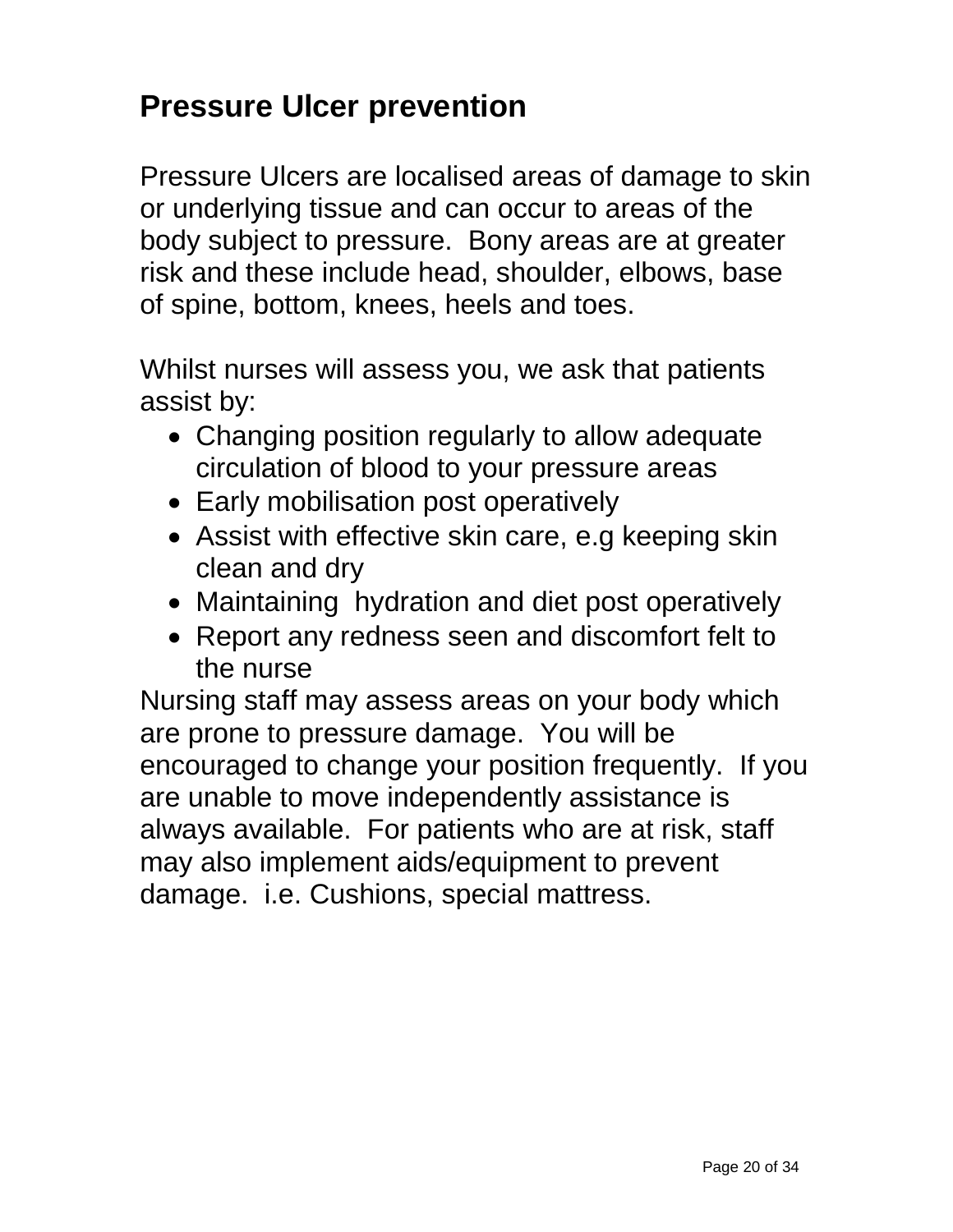# <span id="page-20-0"></span>**Preventing Infection**

In Milton Keynes we do as much as we can to protect our patients – but need your continuing support to stop avoidable infections starting.

To achieve the objective of minimising infection and safeguarding your health it is important that you observe the following personal care You can help by:

- $\triangleright$  Bathing or showering before being admitted to hospital;
- $\triangleright$  Bring a daily change of clean clothes;
- $\triangleright$  Wash your hands or request a hand wipe before eating
- $\triangleright$  Always wash your hands with soap and water after using the toilet;
- $\triangleright$  Do not share toiletries with other patients.

Some patients receive MRSA screening as part of their pre-assessment. This is via a nasal swab. The results will be checked and patients will only be informed if the results are positive and treatment is required.

We also ask you to make use of the hand sanitiser that is provided, on entering and leaving the ward. This will assist in reducing infections but does not protect against the Flu virus, c difficile or the winter vomiting and diarrhoea bug.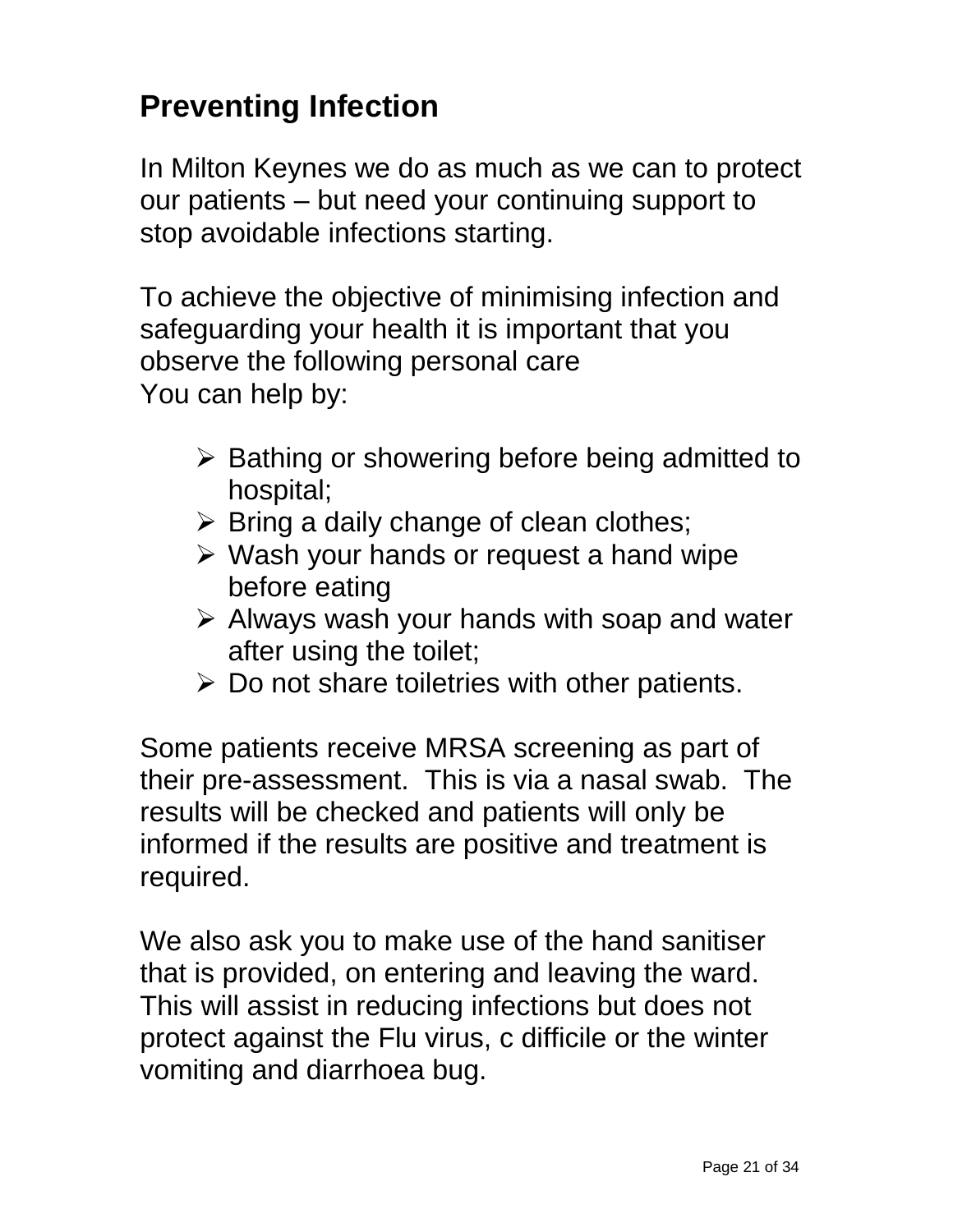Please ask staff to wash their hands or use the hand sanitiser before attending to you.

To keep our high standards of infection prevention and for safety reasons, **we do not allow flowers or potted plants** on any of the wards in the Treatment Centre as well as the main hospital.

### **Keeping warm before, during and after surgery is important, because it can reduce postoperative complications.**

If you are very cold (temperature  $<36^{\circ}$ ) you may be at greater risk of:

- Heart problems
- Infection
- Blood loss
- Delayed wound healing
- Increased length of hospital stay after the operation

The hospital can be colder than your home so to help us ensure you remain warm:

- Please bring additional warm clothing, such as dressing gown, a vest and slippers.
- Do tell the staff that are caring for you, if you feel cold at any time during your hospital stay.

If you become cold during the operation, you may wake up with a warming blanket in the recovery room.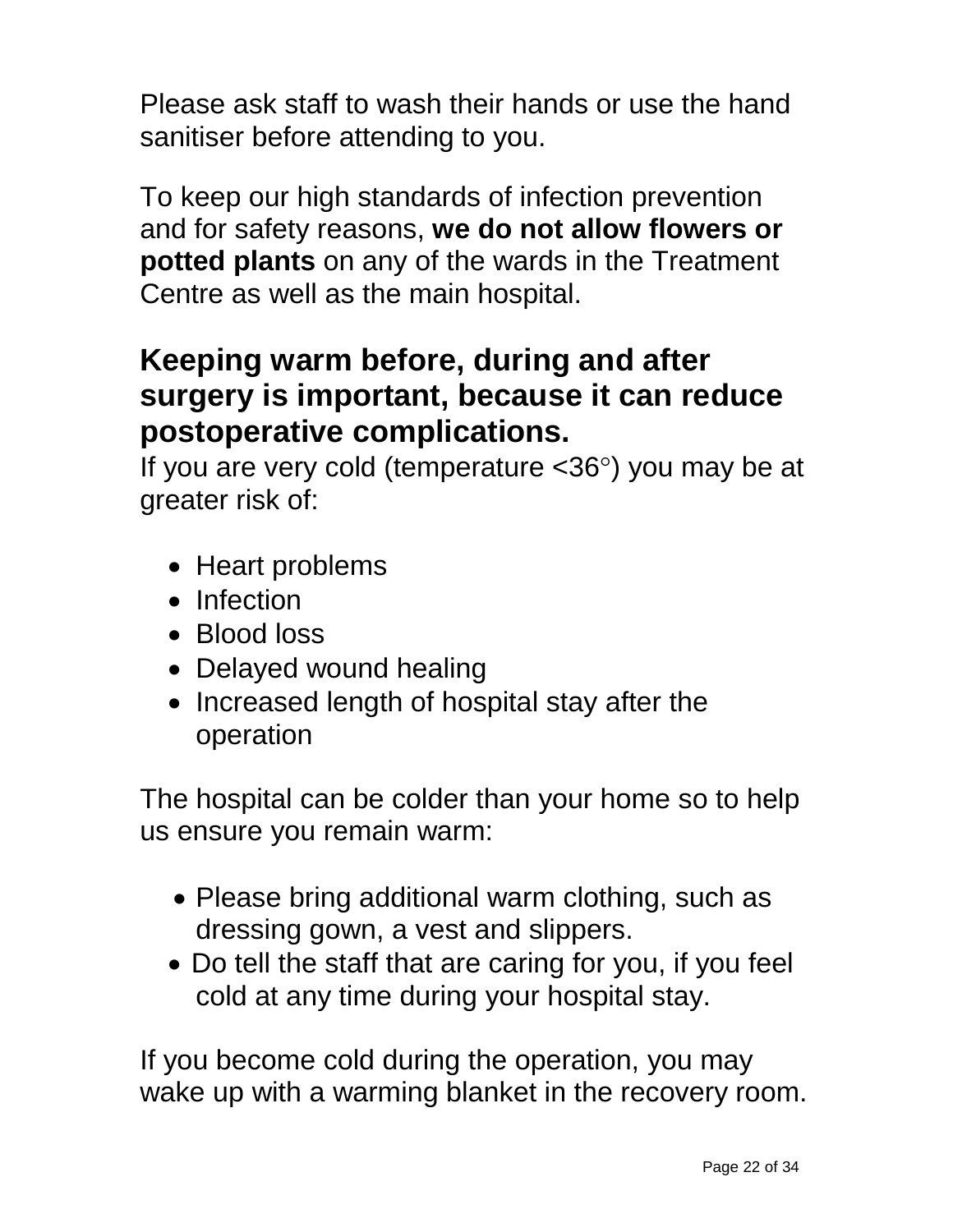#### <span id="page-22-0"></span>**Visiting for Wards 20, 21, 23 and 24 Visiting times are 2pm - 8pm**

We ask that relatives do not visit outside the visiting times, so that patients can rest following their surgery. Please respect the patient's protected meal times: Lunch 12:30 – 13:00, Supper 17:30 – 18:00

Visiting outside of these hours is at the agreement of the Senior Sister or the Nurse in Charge.

If the relatives of elderly patients want to and are able to assist in the care of loved ones, this can usually be accommodated. Relatives are asked to please contact the Senior Sister to discuss how they can be involved with tasks such as washing and assisting feeding.

- We do not encourage very young children and babies to visit the wards due to the risk of possible infection to them.
- Please do not allow your visitors to eat food on the ward as many patients are not allowed to eat before their operation.
- **Please do not allow your visitors to sit on the hospital beds.**
- The Treatment Centre is locked at night for your safety and security between 20:00 – 07:00am.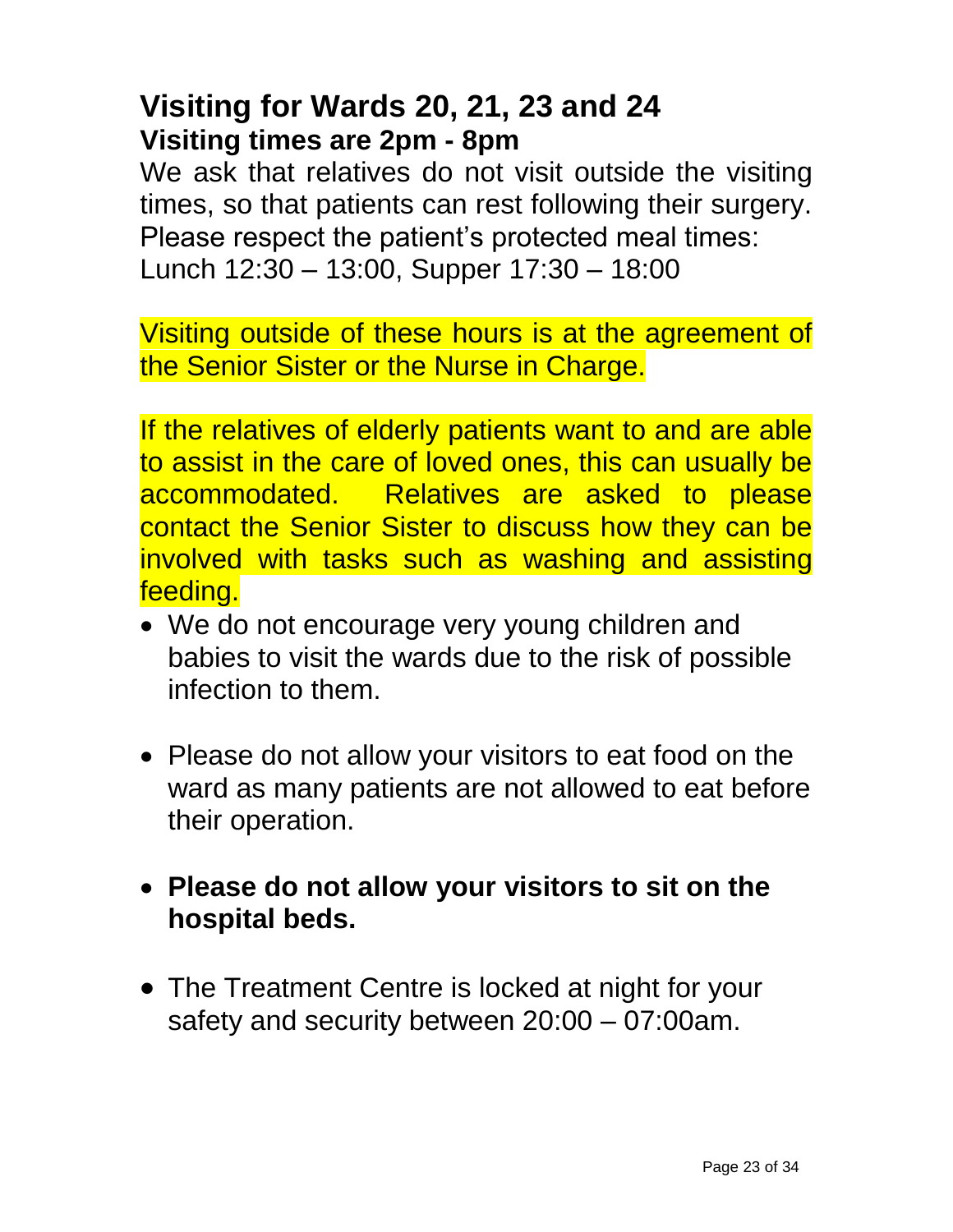# <span id="page-23-0"></span>**Contacting the Units**

- It would be helpful to ask one person from family/friends to ring the unit to find out news of your progress. This person can then pass this information onto other members of your family and friends.
- There may be a preferred time to call the ward so please ask.
- <span id="page-23-1"></span> **Please remember that staff are limited on the information they can give and will not disclose information about your procedure**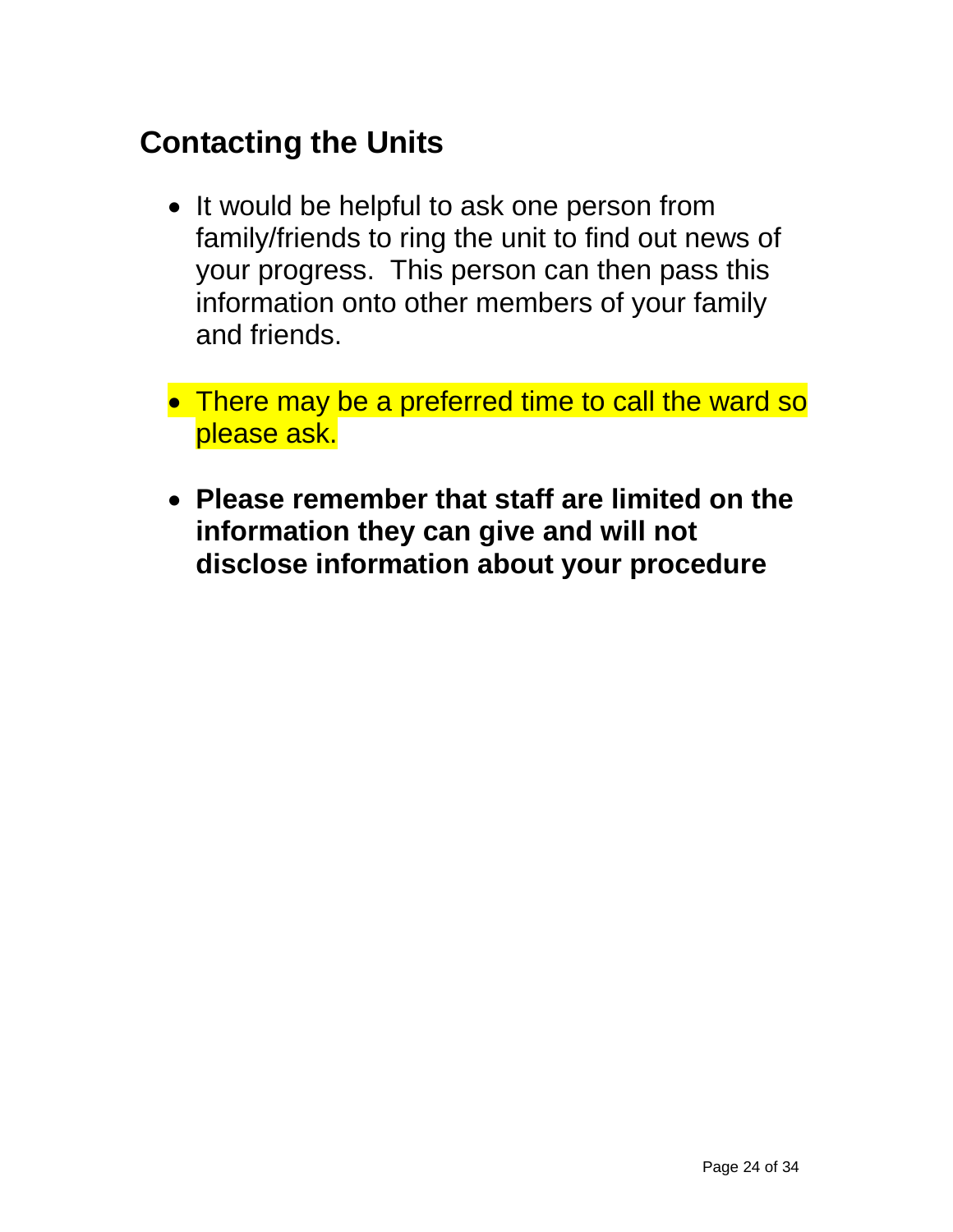# **Discharge**

- Unless requested by the surgeon we operate a nurse discharge policy and so you may not see the surgeon before discharge. If you want to see them then please let us know on the day so we have plenty of time in order to contact them.
- When it is time for you to be discharged, the nursing staff will give you a copy of your discharge summary. A copy of this will also be sent to your GP.
- **You will need a responsible adult** (aged 16 or over) to collect you by car or to accompany you in a taxi (not public transport).
- For late afternoon collection of patients from the treatment centre you may need to ring DSU from the reception desk
- **All patients (whether adult or a child) need a responsible adult** to look after them for the first 24 hours after returning home following a general anaesthetic. **If you do not have a responsible adult to look after you during this time your operation will be cancelled.**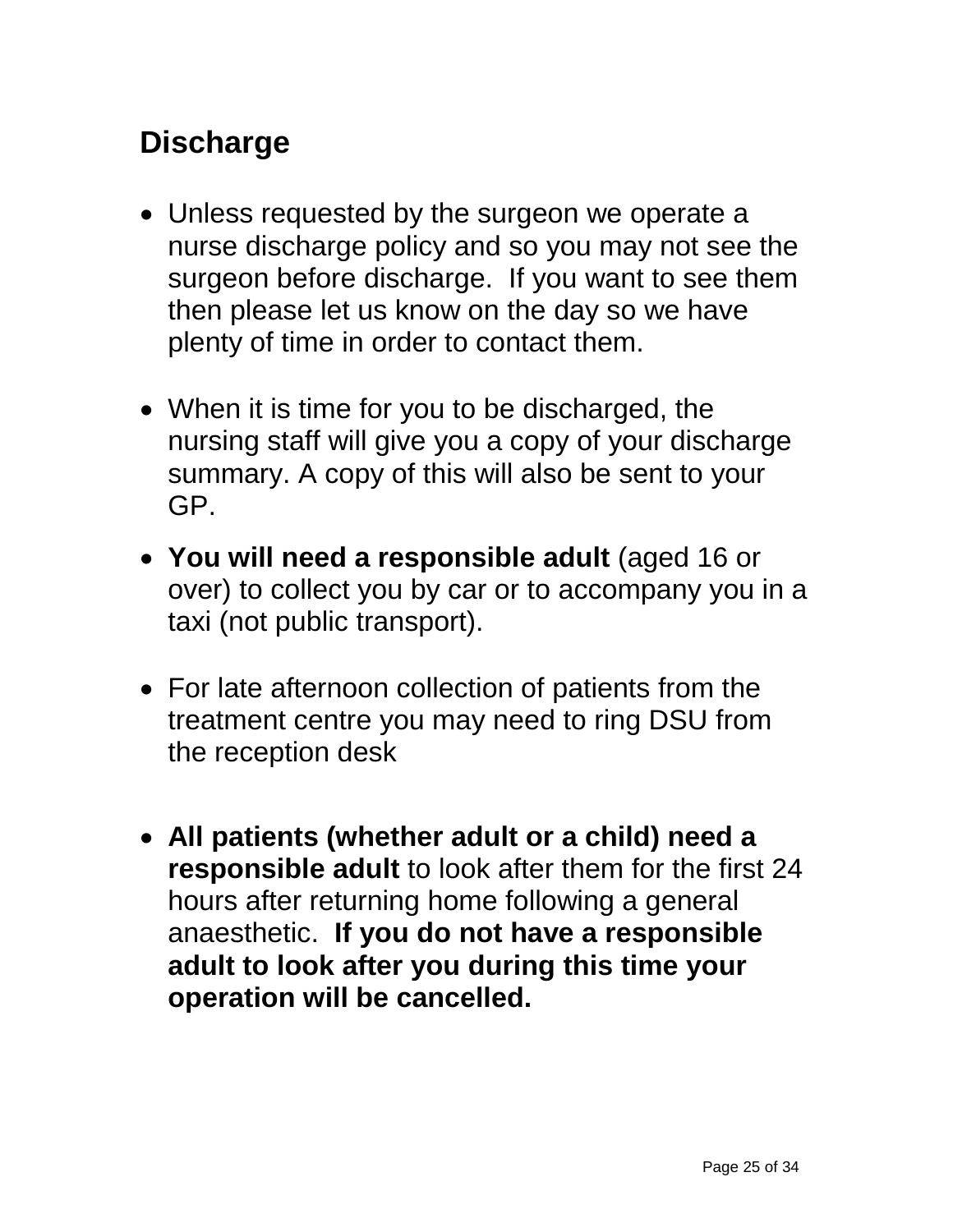**W**hen you are ready to be discharged home, you may be collected from the ward or taken to the **'Patient Discharge Unit'.** You will receive continued nursing care from the Patient Discharge Unit until you are collected to go home.

Please do not contact your next of kin regarding your discharge from hospital until the nurse informs you that your discharge documents are ready and you have signed your discharge form.

Please ensure you have the following before leaving the building:

 **All your personal belongings**

 **Your discharge paperwork and any relevant documentation.**

- **The regular medicines you brought into hospital on admission.**
- **If applicable any medication to take home**
- **If applicable, a follow-up appointment**
- **You know who to contact with a concern**
- **Please inform the nursing staff/ward clerk on leaving the ward**

#### **If you require to be taken home by hospital transport please note the following:**

- A specific time cannot be given to pick you up or get you home by.
- It is preferable that you have your own front door key available.
- You need to limit your luggage to one bag only.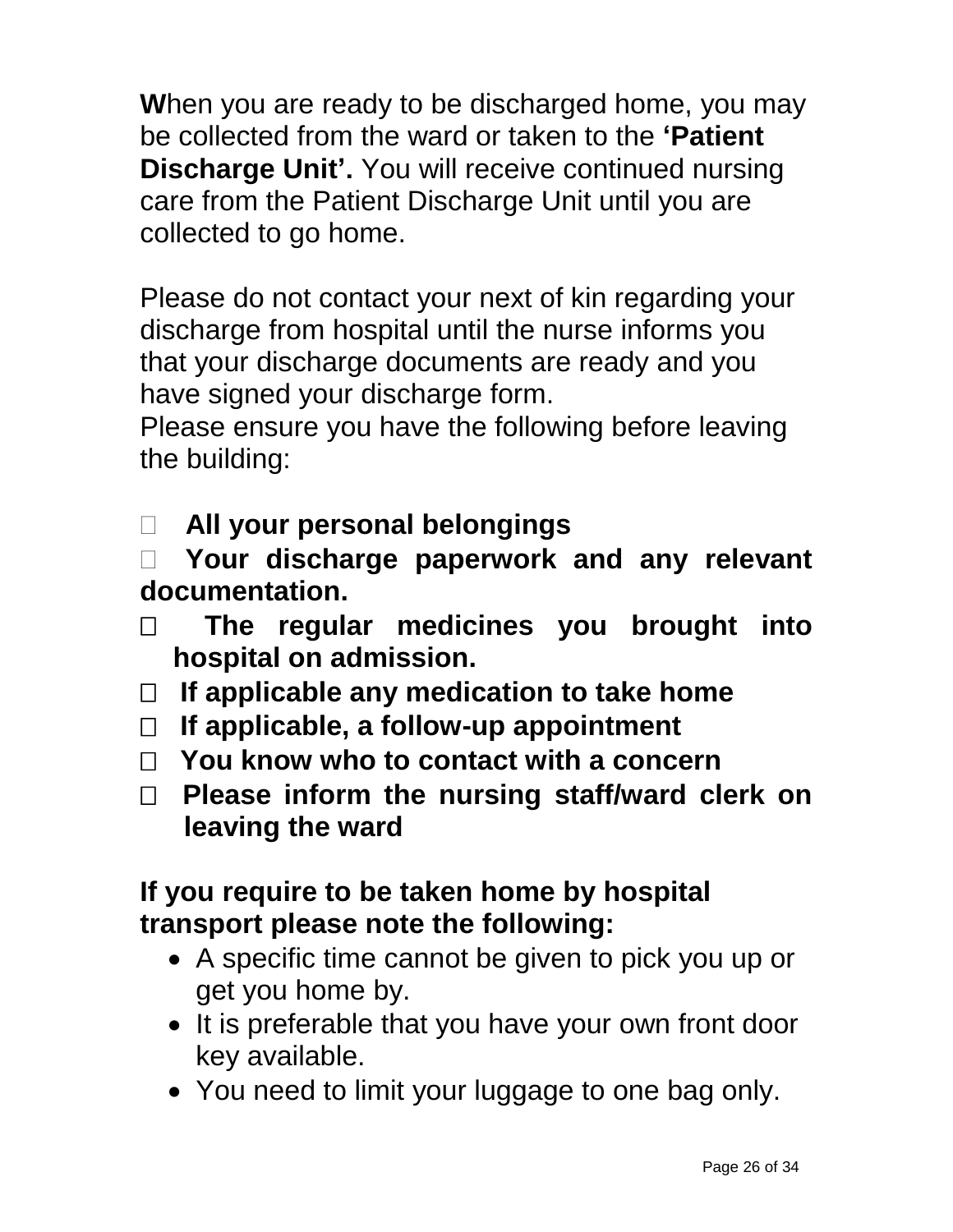## <span id="page-26-0"></span>**General Anaesthetic Information**

Anaesthetic drugs remain in your body for 48 hours, and gradually wear off over this time. During those 48 hours you may be under the influence of general anaesthetic drugs, and it is important to obey the following instructions

- **Do not** drive a car, ride a bike, or any vehicle for 48 hours, or longer if advised by medical staff. It is always best to speak to your Insurance Company to make sure you are adequately covered as they may have their own guidelines about driving after an operation or procedure.
- **Do not** operate machinery or appliances e.g. cookers or kettles.
- **Do not** drink alcohol or use recreational drugs.
- **Do not** lock the bathroom or toilet door or make yourself inaccessible to the person looking after you.
- Drink plenty of fluids and eat a light diet, avoiding heavy or greasy foods.
- Take things easy the day after your operation, and **do not** work with machinery or undertake strenuous exercise.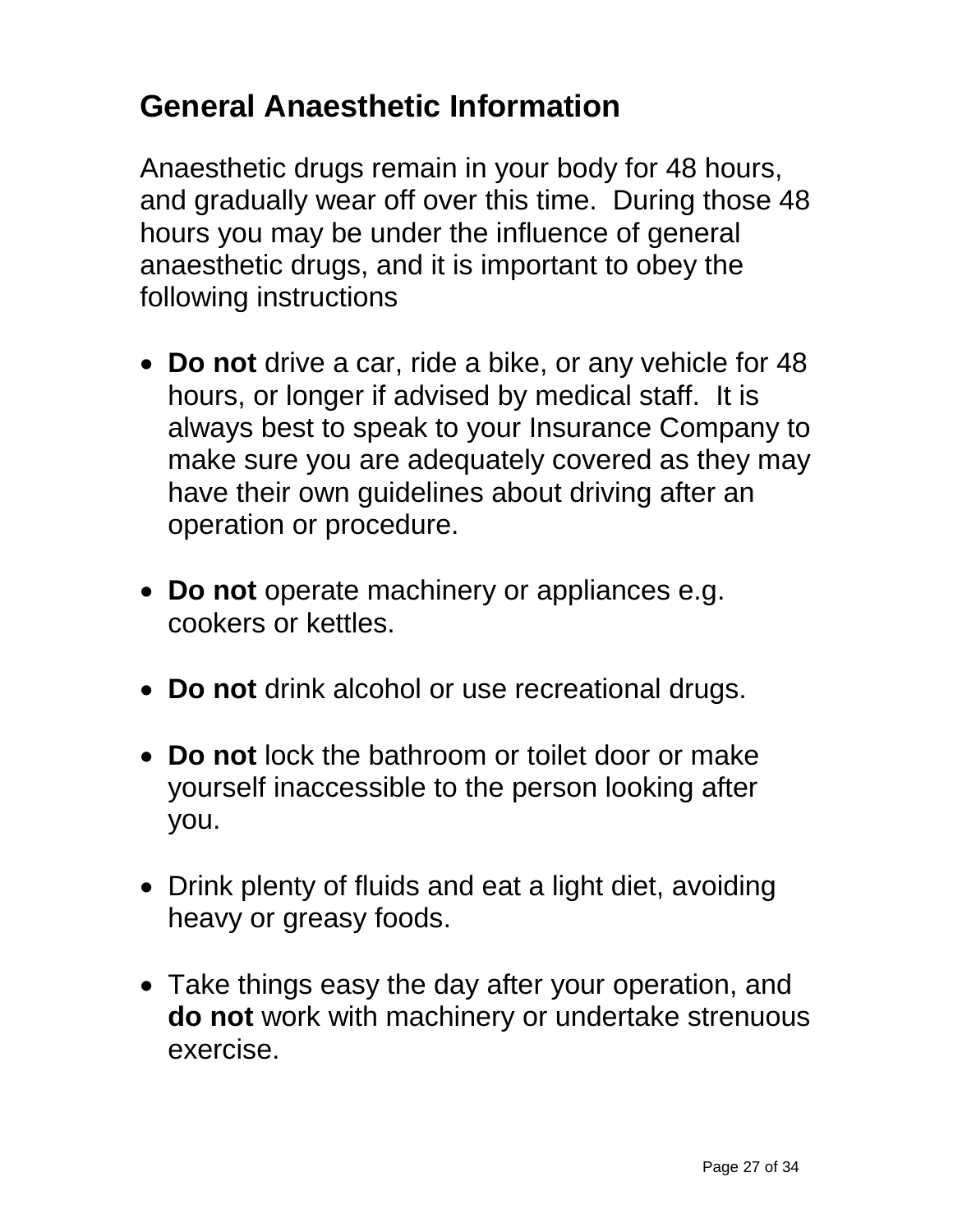**Do not** make important decisions for 48 hours after your anaesthetic. If you experience any problems/pain after your discharge home please contact your family Doctor (GP) or contact the ward for advice.

### <span id="page-27-0"></span>**Additional Information**

 Please note Milton Keynes Hospital (NHS) Foundation Trust operates a 'Smoke Free Site'. Please visit our Trust intranet site for further information on this by accessing the 'Smoke Free Site Policy'. As a Trust, we remain committed to helping staff and patients give up smoking.

#### **MILTON KEYNES STOP SMOKING SERVICE Contact: 0845-200-23-23 or text QUIT to: 07887-504831**

- The Trust will not tolerate violence or aggression to staff from other members of staff, patients and visitors.
- **The hospital has a Chaplaincy Department** that offers religious, spiritual and pastoral support. The Chaplaincy leaflet describes this in detail. If you have any specific needs please ask the staff to contact the Chaplains for you.

**Parking is free for up to 30 minutes.** If you are intending to stay longer, then you will need to park in the Multi-storey Car Park. You will need to pay on foot before you return to your vehicle.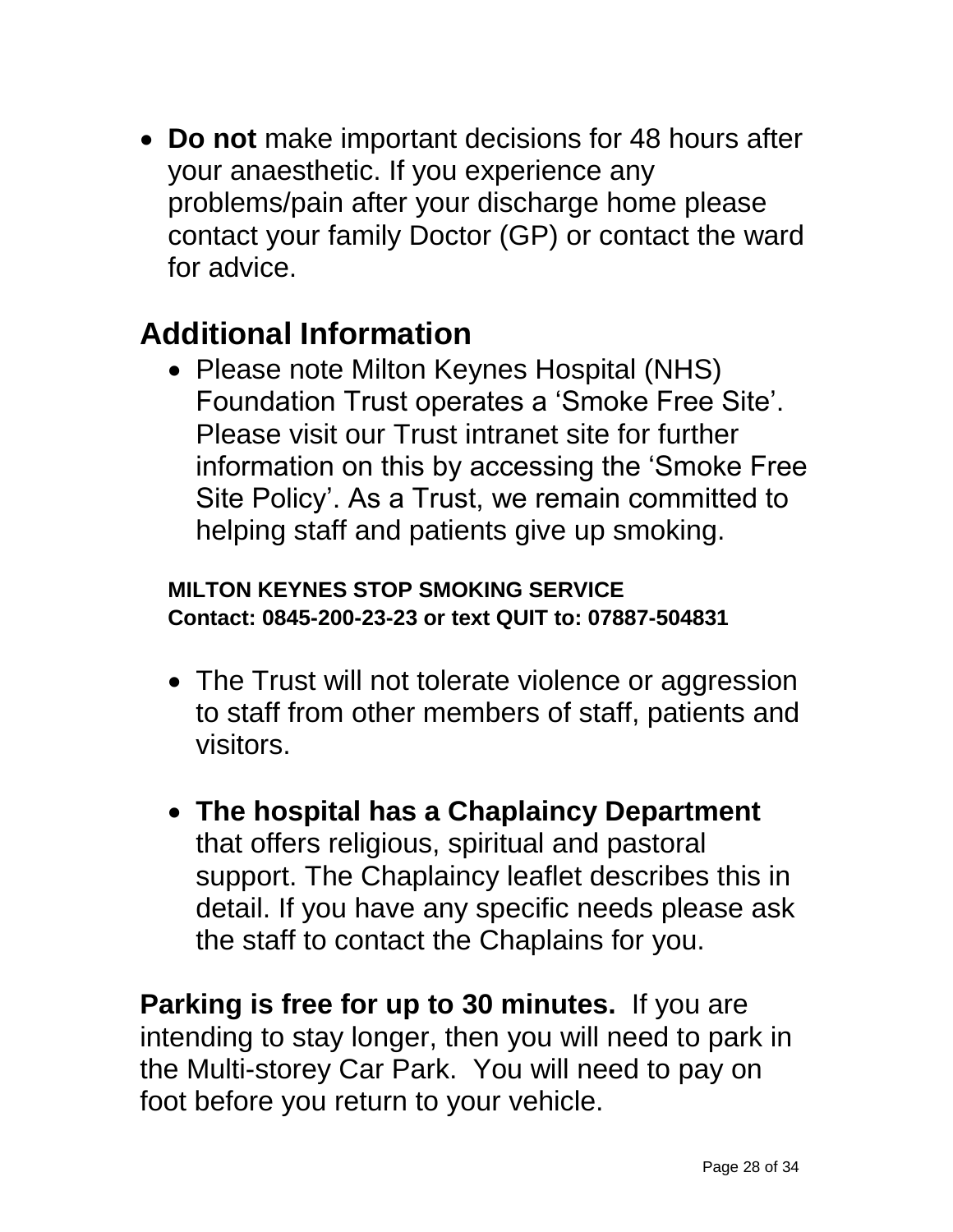# **PALS (Patient, Advice and Liaison Service)**

Patients, relatives and their carers sometimes need to turn to someone for on-the-spot help, advice and support or give feedback on their experience whilst in the hospital.

#### **PALS can help by:**

- Advising and supporting patients, their families and carers;
- Listening to your feedback and ensuring it is used to improve services to our patients and the public
- Listening to your comments, compliments, concerns and complaints
- Helping to sort out problems quickly on your behalf.

### **Contact:**

Tel No: (01908) 995954 or (01908) 996222 E-mail [pals@mkhospital.nhs.uk](mailto:pals@mkhospital.nhs.uk)

Or write to us at:

PALS Milton Keynes Hospital NHS Foundation Trust Oak House Standing Way **Eaglestone** Milton Keynes MK6 5LD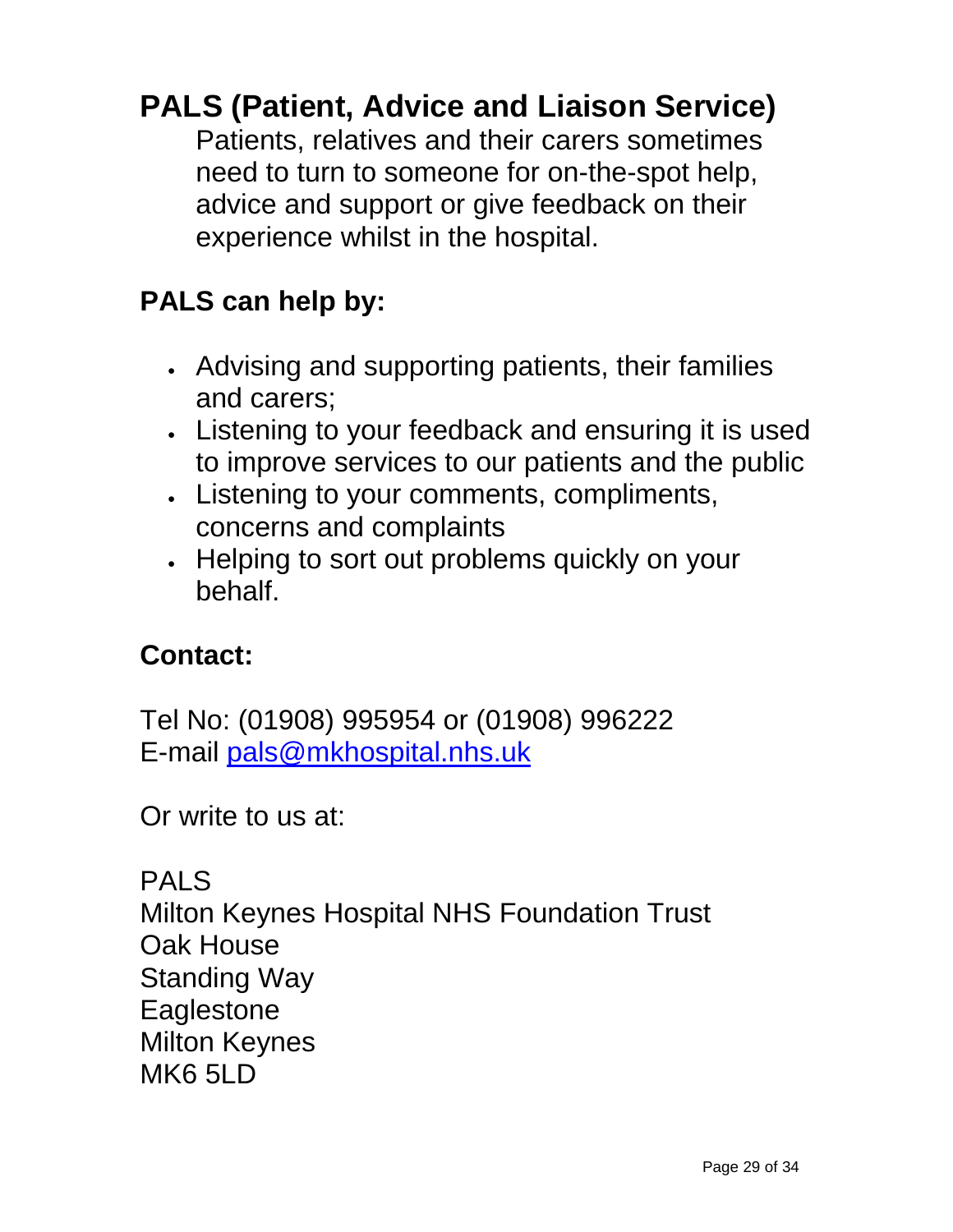## **Prescription Charges for Day Cases**

 To comply with NHS Prescribing Regulations, in addition to Outpatient Prescriptions the Trust will now be collecting prescription charges from Day Case Surgery patients for medicines taken away from the hospital premises.

#### **Please note you can buy the following medicines over the counter for pain relief and they are cheaper than prescription charges.**

- Ibuprofen 200mg or 400mg one or two tablets three times a day when required for pain relief. (Must be taken with or after food).
- Paracetamol 500mg one or two tablets four times a day when required for pain relief
- Co-codamol 8/500 one or two tablets four times a day when required for pain relief. Must NOT be taken with Paracetamol

**We advise that you discuss this with a pharmacist or contact the Pharmacy Medicine Information if you require any further information: The pharmacy patient helpline number is 01908 995733. This is available on Mondays to Fridays during normal working hours.**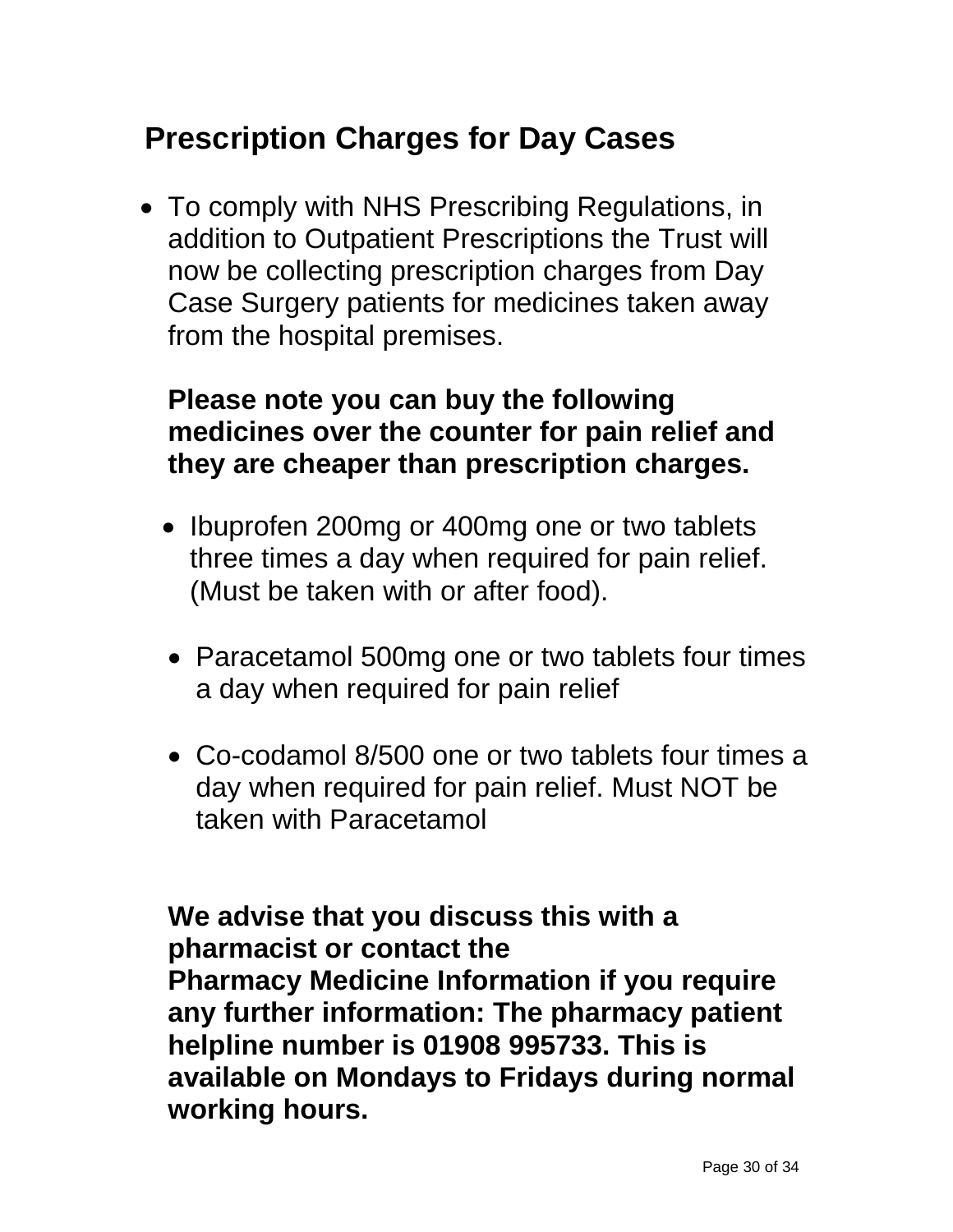Normally you would have to pay a prescription charge unless you hold an exemption certificate. These exemptions include if you:-

- are under 16 years of age;
- are 16, 17 or 18 years of age and in full-time education;
- are 60 years of age or over;
- hold a maternity or medical exemption certificate (FP92);
- hold a current prepayment certificate (FP96);
- hold a War or Ministry of Defence Pensioner exemption certificate and the items prescribed are for the pensionable disability;
- qet or are the partner of someone who gets Income Support, Income-based Jobseeker's Allowance, Family Credit or Disability Working Allowance;
- are named on a current HC2 charges certificate; or
- are being prescribed non-chargeable contraceptives.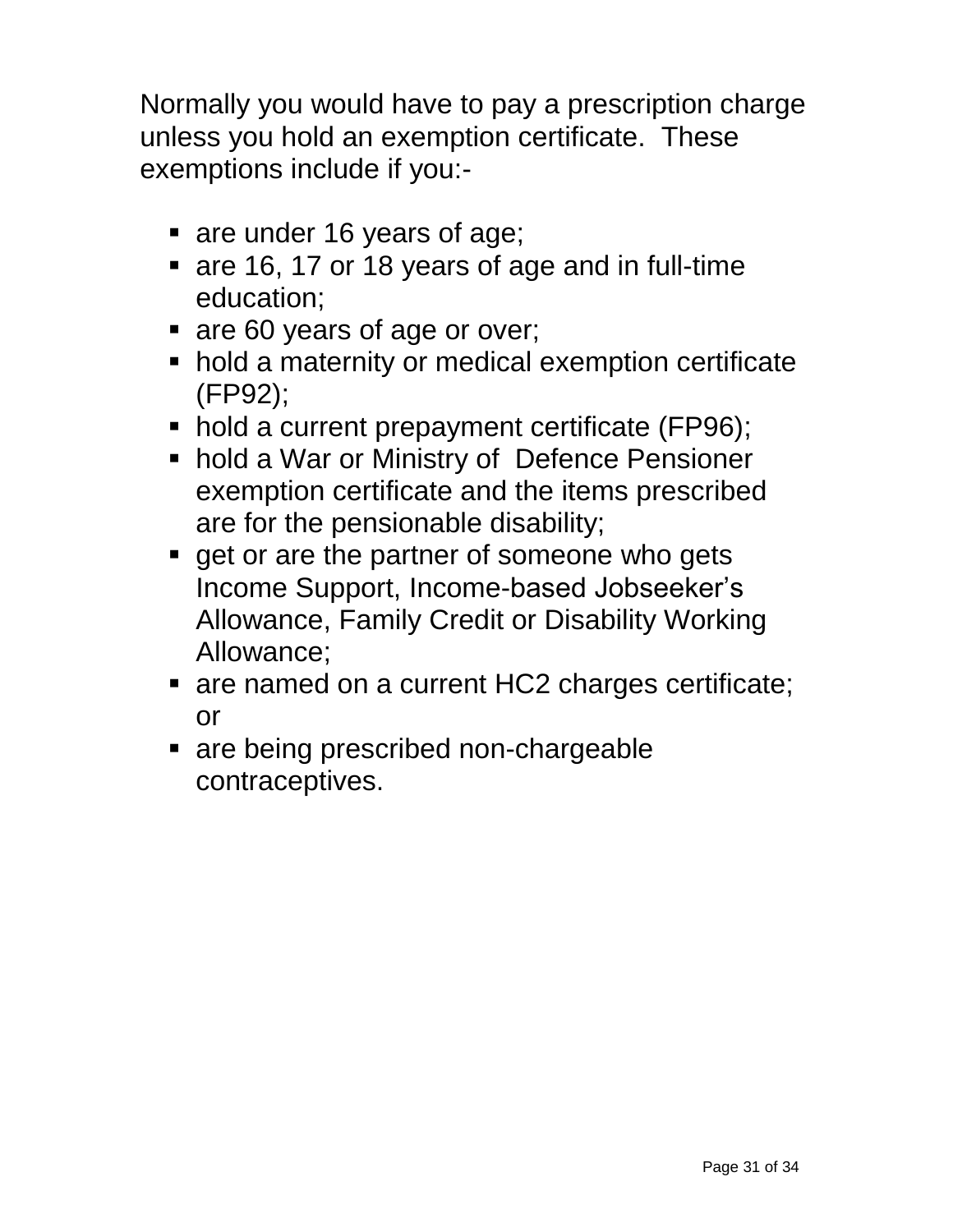**The Clinical Surgical Units are responsible for allocating you the time and date for surgery. Should anything change to your circumstances, or if you need to be removed from our waiting list please contact the relevant department.**

**Contact Telephone and email addresses:**

**General Surgery, Colorectal, Breast, Urology Telephone number 01908 997004 Email Surgery.CSUTeam@mkhospital.nhs.uk**

**Gynaecology Telephone number 01908 997005 Email Obs.Gyne@mkhospital.nhs.uk**

**Trauma & Orthopaedic Telephone number 01908 997006 Email trauma.ortho@mkhospital .nhs.uk**

**Head & Neck, Oral surgery, Ophthalmology, Ear Nose & Throat Telephone number 01908 997001 Email Head.Neck@mkhospital.nhs.uk**

**Pre assessment booking Co-ordinators Tel number 01908 995456 Email [preassessmentbookings@mkhospital.nhs.uk](mailto:preassessmentbookings@mkhospital.nhs.uk)**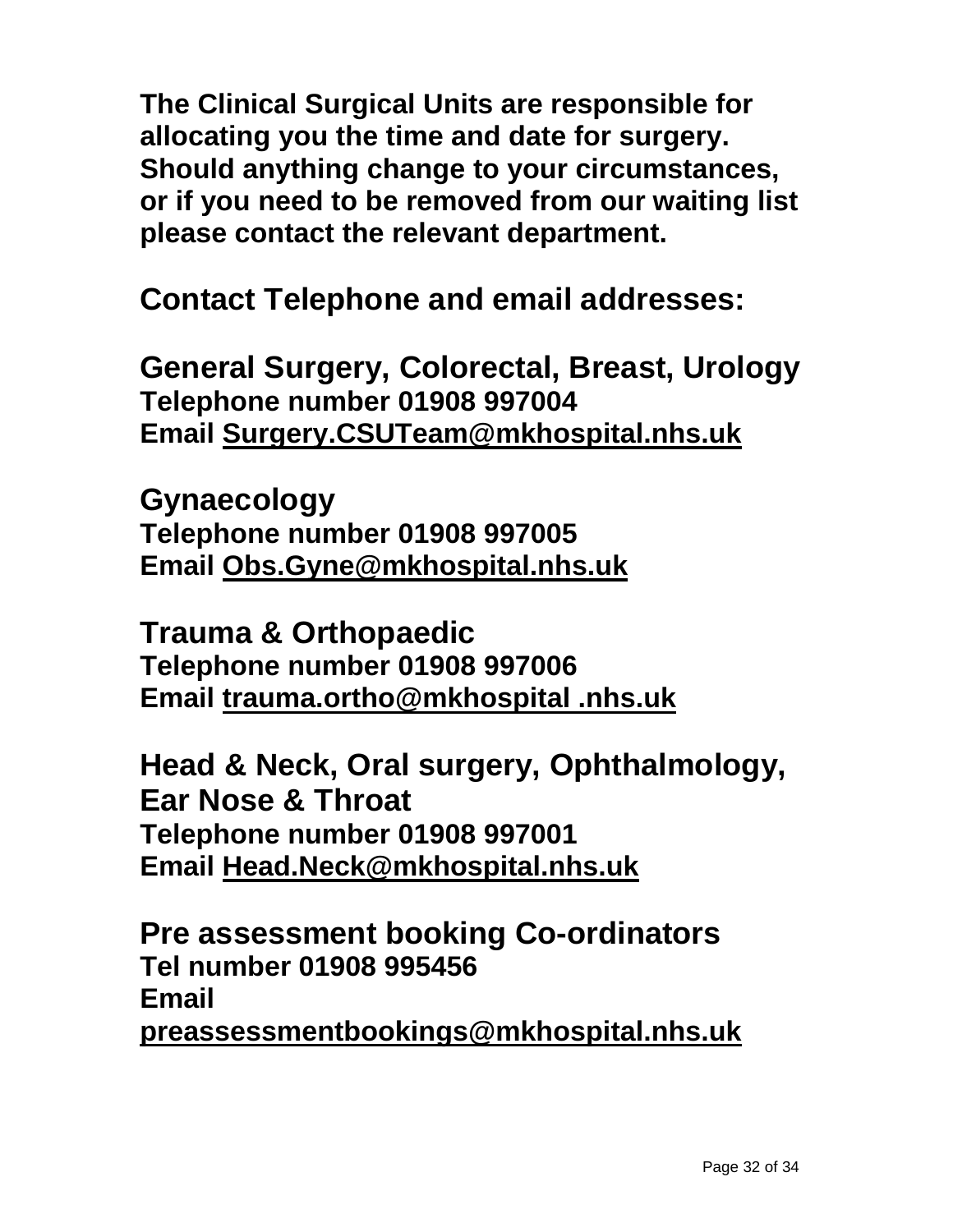**Notes:**